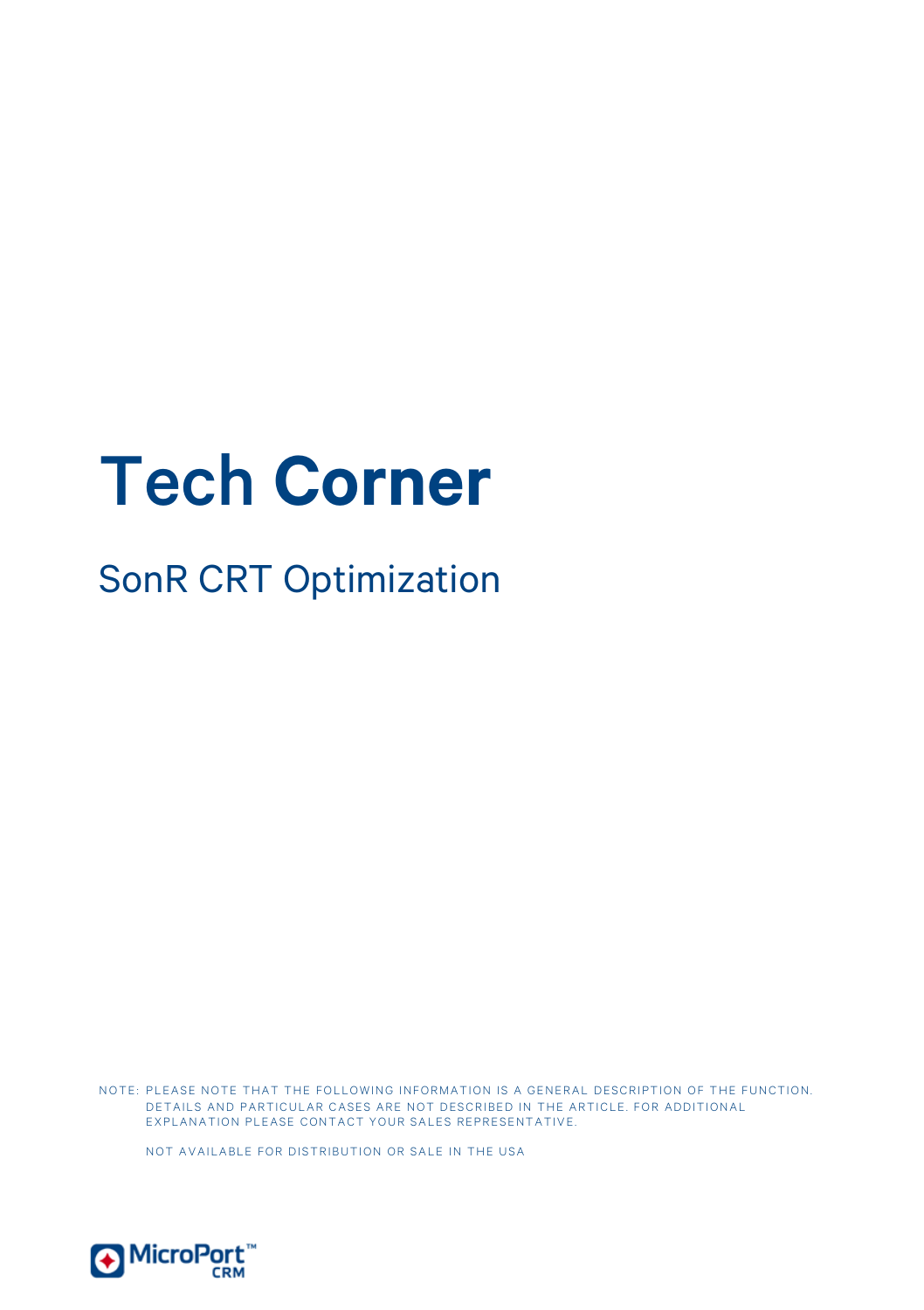# **Table of Contents**

| Calculation of the provisional AVD at exercise (before automatic |  |
|------------------------------------------------------------------|--|
|                                                                  |  |
|                                                                  |  |
|                                                                  |  |
|                                                                  |  |
|                                                                  |  |

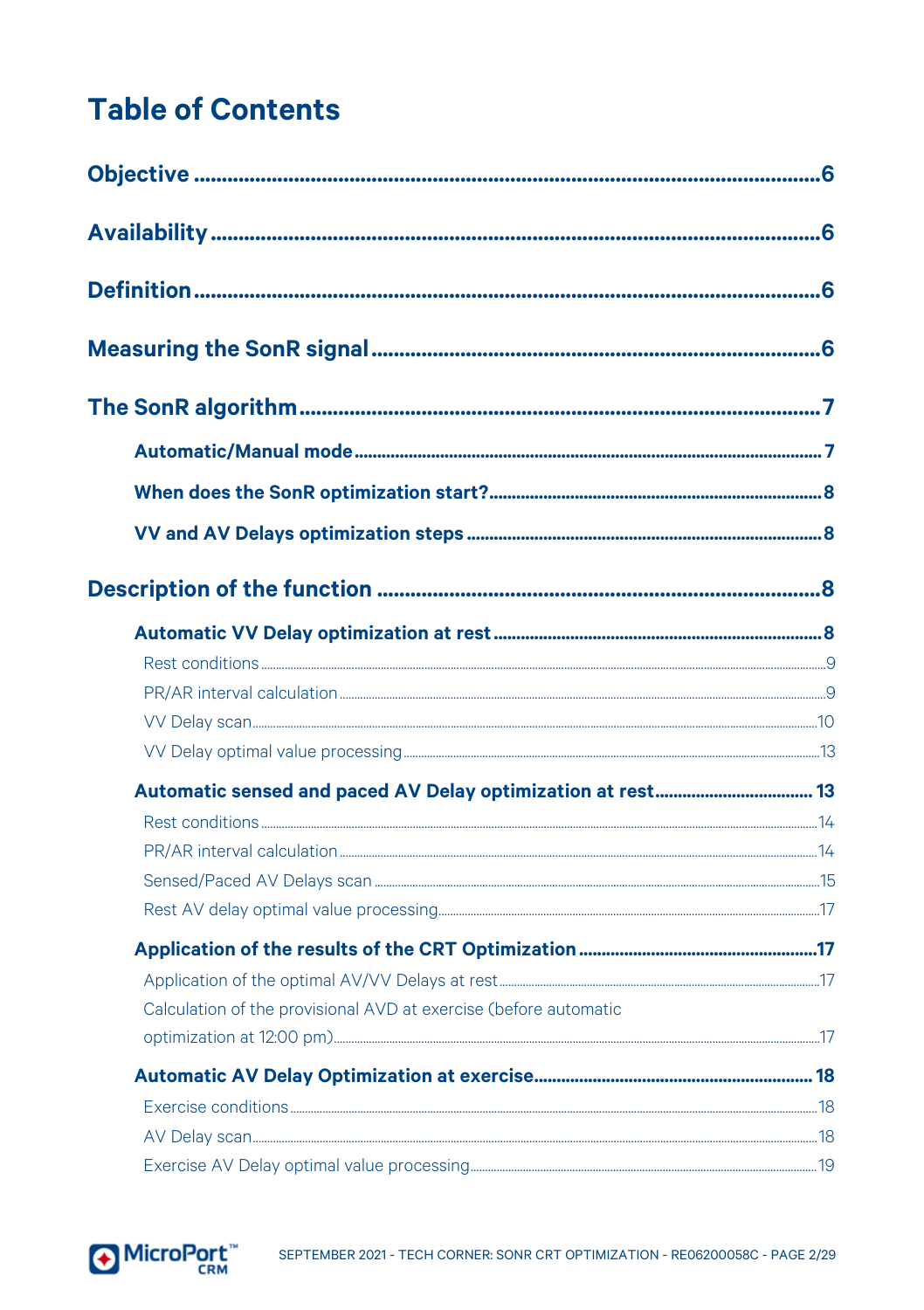| 20                                                                            |    |  |  |  |
|-------------------------------------------------------------------------------|----|--|--|--|
| .21                                                                           |    |  |  |  |
|                                                                               | 24 |  |  |  |
| Example 1: Calculation of the 6 AV delays to be tested for VV delay scan 24   |    |  |  |  |
|                                                                               |    |  |  |  |
|                                                                               |    |  |  |  |
|                                                                               |    |  |  |  |
|                                                                               |    |  |  |  |
|                                                                               |    |  |  |  |
|                                                                               |    |  |  |  |
|                                                                               |    |  |  |  |
|                                                                               |    |  |  |  |
| Examples 4: Calculation of the 11 AV delays to be tested for AV delay scan 28 |    |  |  |  |
|                                                                               |    |  |  |  |
|                                                                               |    |  |  |  |
|                                                                               |    |  |  |  |

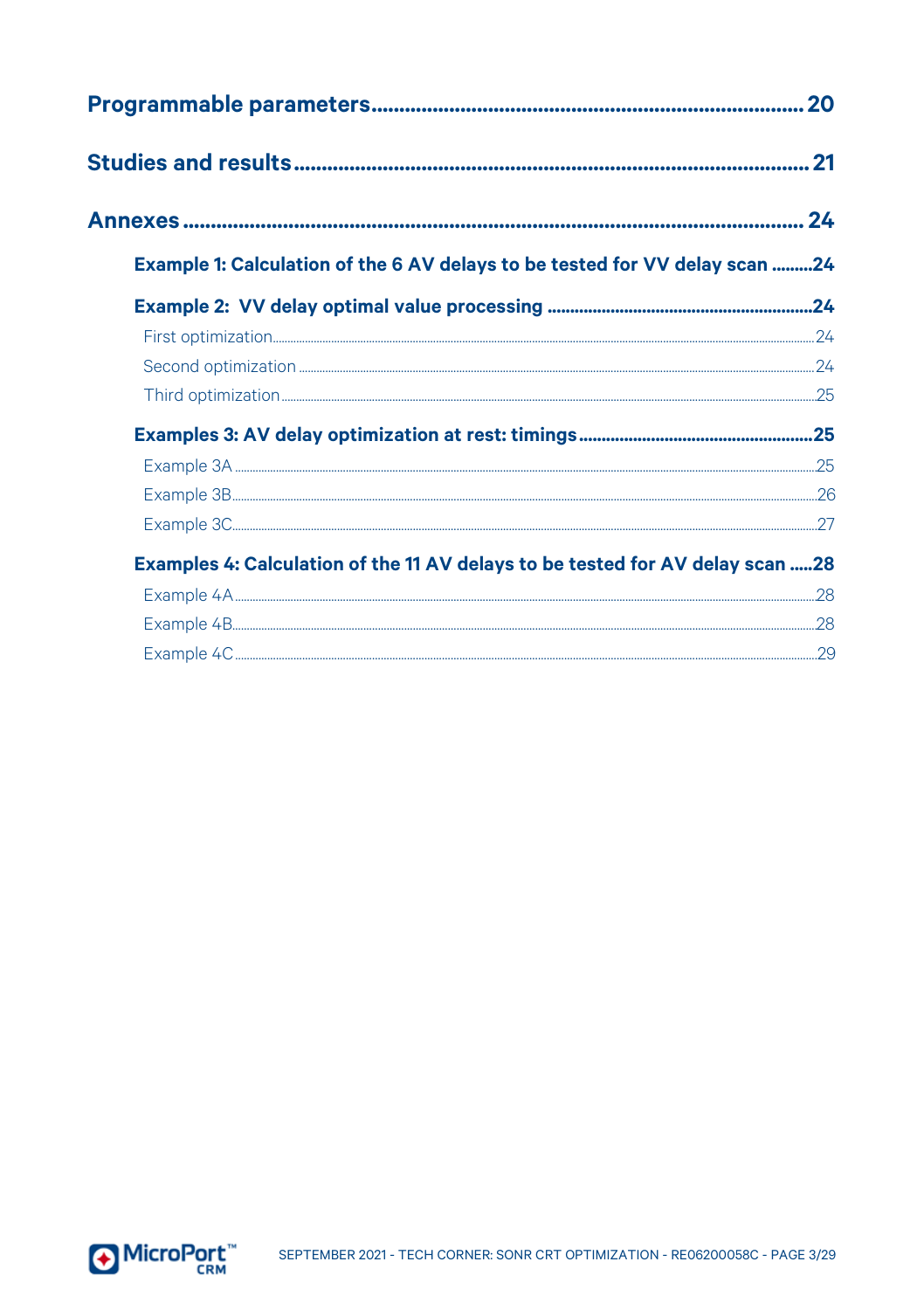# **SonR CRT Optimization**

Although cardiac resynchronization therapy (CRT) is widely used to treat many heart failure patients, around 30% of them do not benefit from the therapy.<sup>1, 2</sup> This limited response to the therapy can be reduced by optimizing the device programming, particularly the stimulation rate, paced and sensed atrioventricular (AV) delay, and the interventricular (VV) delay.<sup>3,4,5,6,7</sup>

Ideally, patients implanted with a CRT device should receive 100% ventricular pacing with effective ventricular capture, but the optimal pacing configuration will vary from patient to patient. The optimization of CRT systems, usually based on ultrasound imaging,<sup>8,9,10,11</sup> is time-consuming and the number of patients in need of multiple optimization procedures due to ventricular remodelling is growing rapidly.<sup>12,13</sup>

The mechanical effects of a more coordinated contraction result in a shortening of the isovolumetric contraction phase and the pre-ejection time, and an increase in LV dP/dt (change in left ventricular pressure over time). $6.7$  The concept of measuring contractility with an implantable accelerometer was first clinically validated through a multicenter study<sup>14, 15, 16</sup> of a rate responsive pacing system (BEST – Living from SORIN Biomedica); the authors showed that changes in contractility through modulation of sympathetic activity (normal changes in daily living, and changes in response to physical or emotional stress) were detected using the implantable sensor. This study positively demonstrated that measurement of Peak Endocardial Acceleration signal (called PEA or SonR) is feasible and reliable in the long-term, both for use in rate responsive pacing, and possible broader use as a hemodynamic monitor of cardiac function. Moreover, it has been demonstrated that the signal information content is not dependent on the lead site.<sup>17</sup>

Subsequent clinical studies were conducted demonstrating that optimal VV and AV Delays determined using algorithms based on PEA/SonR signal analysis (SonR method) are correlated with the highest hemodynamic improvement and lead to significant clinical benefit for patients, in particular reducing the rate of non-responsiveness to CRT therapy.

Ritter et al.<sup>18</sup> validated that using the SonR signal to obtain a tailored AV delay in a pacemaker population provided AV delays that correlated ( $r = 0.78$ ,  $p < 0.01$ ) to AV delays as determined by direct echocardiographic measurement of left ventricular filling. In 2000, Bordachar<sup>19</sup> reported on the feasibility of extending SonR technology beyond pacemakers to a heart failure population requiring cardiac resynchronization therapy; the authors demonstrated a significant correlation between percent change in the Aortic Velocity Time Integral (AoVTI) and percent change in SonR (r = 0.74, p < 0.001). Also in 2000, Leung et al.<sup>20</sup> validated SonR AV delay optimization for use during exercise. The algorithm for selecting optimal AV delays was then improved; compared to the previous algorithm, Dupuis<sup>21,22</sup> reported a similar correlation (r = 0.79, p < 0.0012), but a smaller difference between optimal AV delays (OAVDs) determined using the modified SonR algorithm vs. echocardiographic method ( $\Delta = 9$  ms vs.  $\Delta = 23$  ms <sup>18</sup>). In addition, the new algorithm allows the determination of the OAVD by the implanted device during daily activities and not only during in-office sessions.

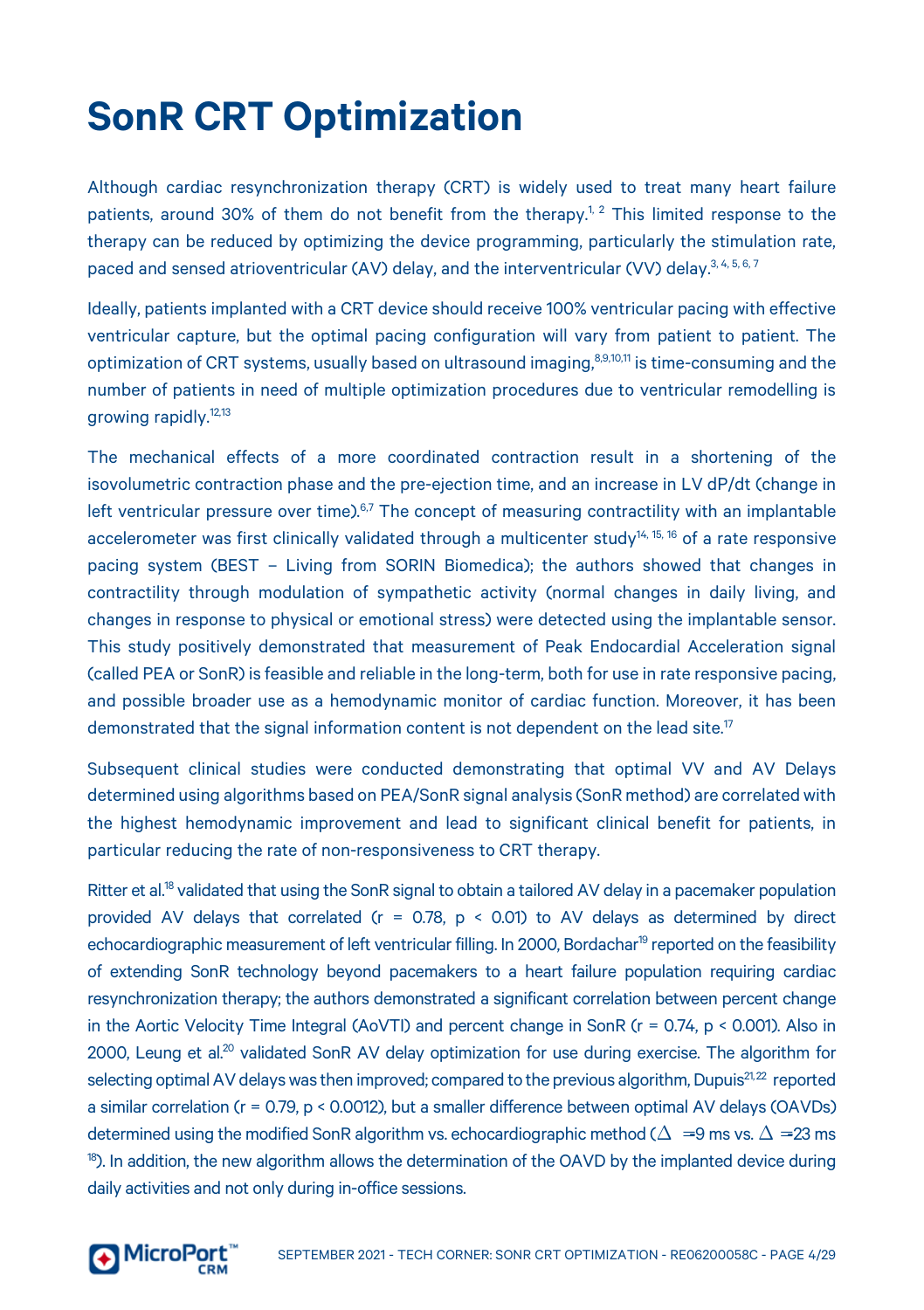In order to validate the method of improving contractility (left ventricular pressure change, or LV dP/dt max) through adjustment of VV (LV vs. RV) timing in CRT patients, Delnoy et al<sup>23, 24</sup>, measured LV pressure change in response to changing AV and VV paced intervals.

The authors reported that, in nine of 12 (75%) CRT responders tested, the SonR method and the method of directly measuring LV dP/dt max (greatest LV dP/dt max) resulted in the same recommended optimal VV configuration, supporting the introduction of SonR into clinical practice as new operator-independent method of VV interval optimization.

Most recently, the SonR CRT optimization method was evaluated in the RESPOND CRT study<sup>25</sup>. In this international, multicentre, randomized (2:1), prospective, double-blinded, non-inferiority study, the authors evaluated 1039 heart failure patients (NYHA III/IV, LVEF ≤ 35%, QRS ≥ 120 ms in LBBB,  $QRS \geq 150$  ms in non LBBB) optimized either automatically by SonR (n = 670), or by echocardiography (n = 328). Using a clinical composite endpoint, a CRT responder was defined as alive, no HF-related events, and improved based on either New York Heart Association Functional Class or European Quality of Life questionnaire. The RESPOND-CRT trial successfully met its primary end point with 75% of clinical responders in the SonR group versus 70% in the control group at 12 months.26 (p<0.001). This trial also showed a 35% risk reduction in heart failure hospitalization for patients optimized with SonR.<sup>26</sup>

Therefore, frequent and automatic AV and VV delay optimization in patients with CRT-D devices could benefit both patients, through increasing the percent of CRT responders, and clinicians, through simplifying CRT optimization.

This document intends to clarify the SonR algorithm functioning mode, as present in the currently available MicroPort ICD SonR devices.



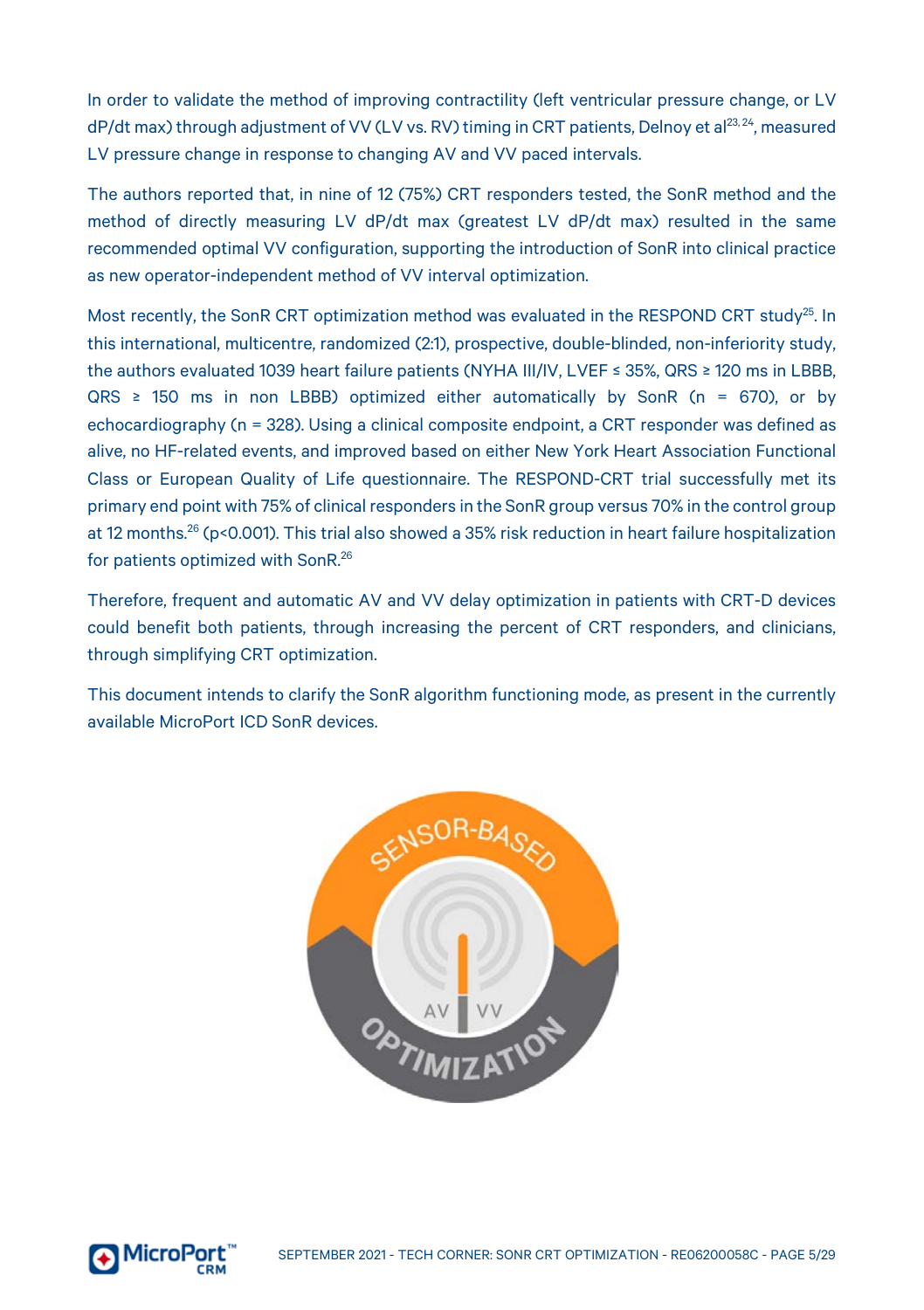# <span id="page-5-0"></span>**Objective**

Optimizing CRT devices with an hemodynamic device-based sensor

# <span id="page-5-1"></span>**Availability**

The SonR™ AV and VV optimization algorithm is available in the MicroPort CRT-D models, when implanted with the SonRtip lead.

# <span id="page-5-2"></span>**Definition**

The SonR sensor consists of a micro-accelerometer embedded in the tip of the SonRtip™ atrial lead. SonR measures the vibrations generated by the myocardium during cardiac contractions, which are correlated to LV dP/dt max.<sup>17, 27, 28</sup>

The SonR sensor continuously measures the contractility of the heart allowing for automatic optimization of AV and VV intervals. Optimization is performed on a weekly basis both at rest and during exercise. This allows for cardiac resynchronization therapy to be continuously adapted to the individual needs of each patient.

# <span id="page-5-3"></span>**Measuring the SonR signal**

For the CRT optimization, the SonR signal is measured as the Peak-to-Peak amplitude of the SonR1 component. This measurement is performed inside one window which is opened on a paced or sensed ventricular event. The opening of the window from the ventricular event depends:

- on the VV delay applied: if it is not 0 ms, the window opens on the second event
- on whether the ventricular event is paced or sensed (see table 1 below)

The closure of the window is always 250 ms after the ventricular event used for opening the window (see table 1).

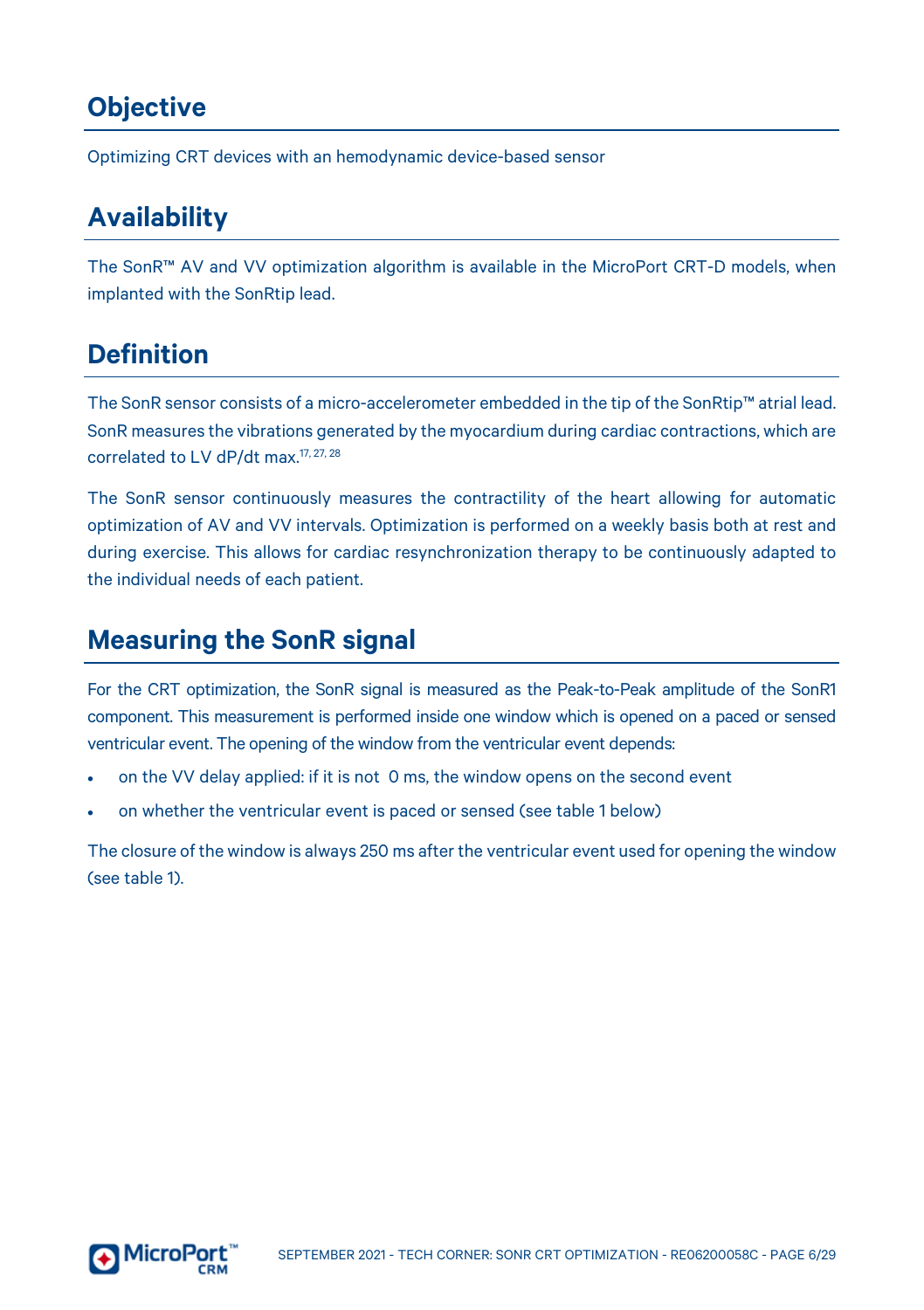

| <b>Type of</b><br>event | <b>VV</b> delay    | Opening from the V<br>event | <b>Closure from the V</b><br>event |
|-------------------------|--------------------|-----------------------------|------------------------------------|
| Paced                   | VV delay $\neq 0$  | $32 \text{ ms}$             | $250$ ms                           |
| Paced                   | $VV$ delay = 0     | 48 ms                       | $250$ ms                           |
| Sensed                  | <b>NA</b>          | 0 <sub>ms</sub>             | $250$ ms                           |
| Paced                   | RV only or LV only | 48 ms                       | $250$ ms                           |

*Table 1. SonR1 detection window according to the type of ventricular event (paced or sensed)*

# <span id="page-6-0"></span>**The SonR algorithm**

# <span id="page-6-1"></span>**Automatic/Manual mode**

The SonR CRT optimization can work in 2 modes: automatic or manual.

**Automatic mode**: when programmed on "AV+VV", the algorithm calculates the optimal VV delay at rest and AV delays at rest and at exercise on a weekly basis in between follow-ups. Once activated, the first optimization starts at midnight of the same day, then every Monday at midnight.

**Manual mode** is used during an in-clinic follow-up, the optimization is launched through the programmer and the device will provide optimal VV and AV delays at rest.

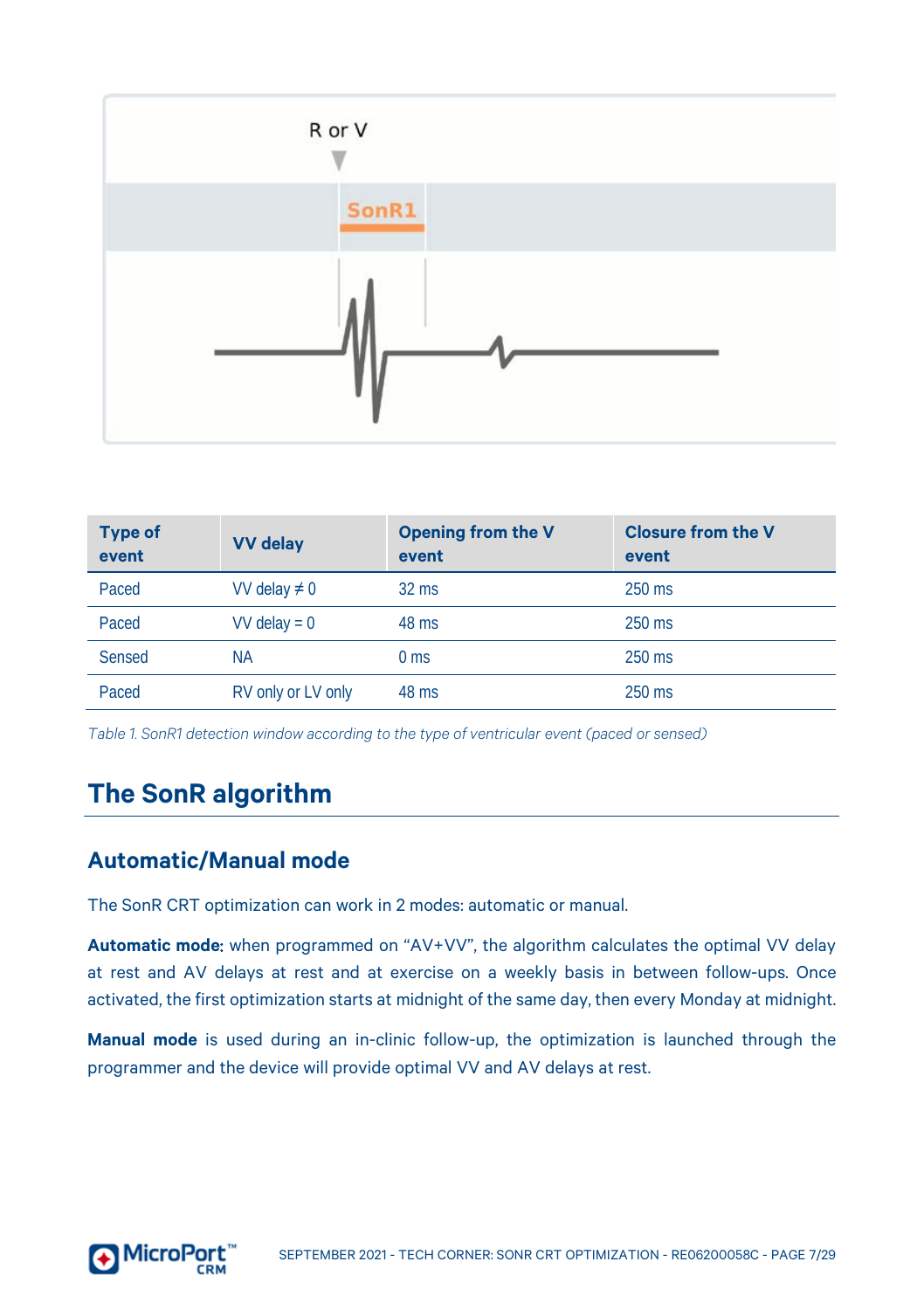# <span id="page-7-0"></span>**When does the SonR optimization start?**

SonR will try to optimize the VV and AV delays every week, starting from Monday midnight (0:00 am) with the VV delay optimization if programmed on "AV+VV" mode. The optimization will also be launched at midnight of the day the optimization has been activated.

### <span id="page-7-1"></span>**VV and AV Delays optimization steps**



For each VV or AV delay optimization, the following steps are performed:

- a. Checking of the correct conditions to perform the test (rest or exercise).
- b. Calculation of the PR or AR interval (except for AV delay optimization at exercise).
- c. Determination of the AV delays to be tested based on the PR/AR.
- d. Scan of the different AV delays and measure of the SonR amplitude.
- e. Processing of the SonR amplitude measured for the calculation of the optimal VV/AV delays.
- <span id="page-7-2"></span>f. Processing and application of the results of the VV and AV delay optimization.

# **Description of the function**

### <span id="page-7-3"></span>**Automatic VV Delay optimization at rest**



The following paragraphs on VV delay optimization are also applicable to the Automatic sensed and paced AV delay optimization at rest (see examples in the section "Annexes", pag[e 24\)](#page-23-0):

- Rest conditions
- Abort conditions for PR/AR calculation and retry
- **Excluded cycles**

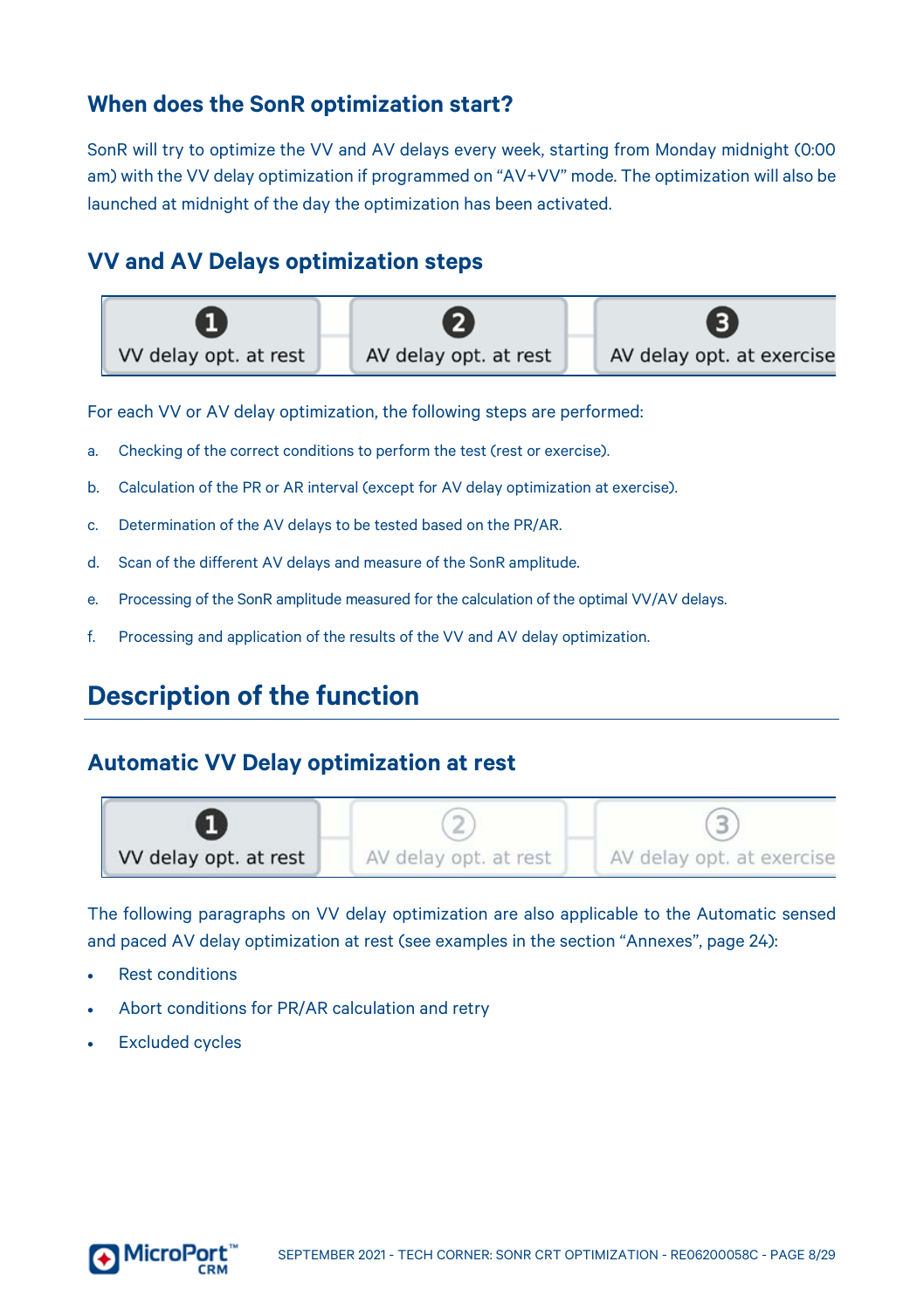#### <span id="page-8-0"></span>**Rest conditions**

In order to start the PR calculation for the VV delay test, the patient has to be at rest. All the following conditions h[a](#page-8-2)ve to be met for 10 consecutive cycles (in automatic mode<sup>a</sup>):

- pacing rate based on the rate response sensor ≤ Basic rate + 5 bpm (only if rate response is programmed),
- heart rate < 90 [b](#page-8-3)pm over 8 atrial cycles (in automatic mode<sup>b</sup>)
- no ventricular or atrial premature contractions (PVCs or PACs)
- no tachyarrhythmia detection

#### <span id="page-8-1"></span>**PR/AR interval calculation**

#### PR interval calculation

For the calculation of the PR interval, in the presence of spontaneous atrial rhythm, the programming is temporarily changed to:

- an AVD of 300 ms
- a 10 bpm hysteresis is applied to the basic rate or sensor rate if rate response is active (the lowest value allowed is 30 bpm),
- the escape interval is set to the one corresponding to the rate calculated at the step above (this escape interval will also be kept during the optimization test).

After these conditions are applied, the device will start the measurement of the PR interval. The first 3 cycles are not considered in the calculation for stabilization reasons.

**Automatic mode:** This setting will apply until the PR interval is found.

**Manual mode**: This setting will apply for 11 cycles or until 5 consecutive cycles with atrial pacing occur.

The PR interval will be then calculated as:

- equal to the minimum value between the mean value of the 8 measured PR and 224 ms
- equal to 224 ms in the event of absence of spontaneous ventricular conduction over 8 cycles (not necessarily consecutive)

If it is not possible to calculate the PR interval 5 consecutive times (see the paragraph below "*Abort conditions for PR/AR calculation and Retry*"), due to the lack of spontaneous atrial activity, the test will be performed in atrial paced conditions: the device starts the AR interval calculation.

<span id="page-8-3"></span>*<sup>b</sup> Manual mode: the cycle length of the last 8 atrial cycles has to be longer than the interval given by the cycle of the programmed Max rate + 47 ms. Example, Max rate = 120 bpm, the cycle length is 500 ms. The average cycle of the patient has to be longer than 500+47 = 547 ms, i.e. heart rate less than 110 bpm.*



<span id="page-8-2"></span>*<sup>a</sup> Four consecutive cycles for the manual mode*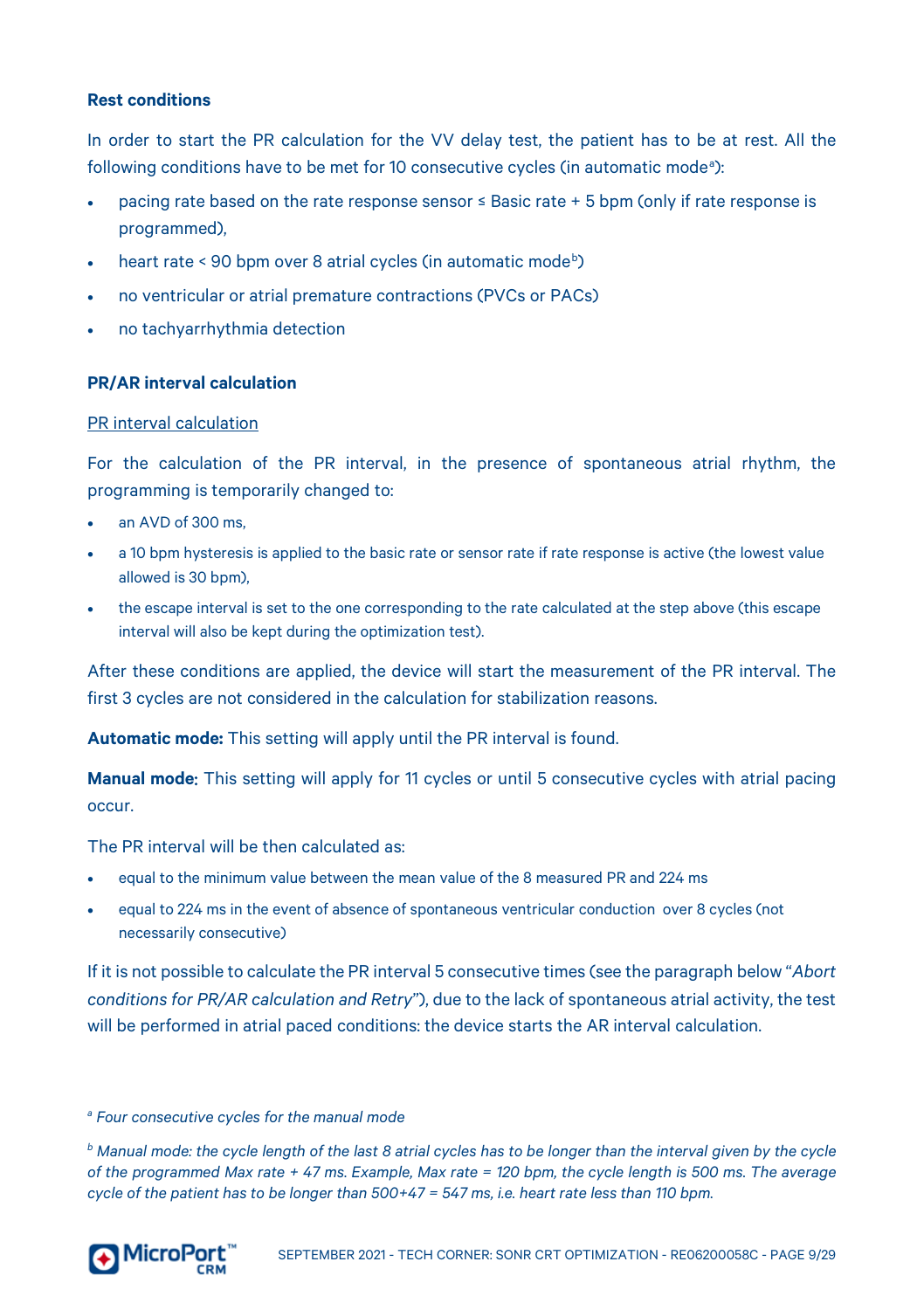#### AR interval calculation

The AR interval calculation will only be performed if the PR interval calculation has failed. For the calculation of the AR interval, the programming of the AV delay is temporarily set to 300 ms until the AR interval is found or until the presence of 5 consecutive cycles with atrial sensing.

The first 3 cycles are not considered in the calculation for stabilization reasons.

The AR interval will be then calculated as:

- equal to the minimum values between the mean value of the 8 measured AR and 264 ms
- equal to 264 ms in the event of absence of spontaneous ventricular conduction (complete AV block) over 8 cycles (not necessarily consecutive)

#### <span id="page-9-2"></span>Abort conditions for PR/AR calculation and Retry

All cycles with PACs or PVCs or any tachyarrhythmia detected are excluded from the PR/AR calculation. If 3 consecutive or 5 non-consecutive cycles are excluded, then the PR/AR interval detection phase is aborted and the algorithm restarts the evaluation of the Rest conditions (see pag[e 9\)](#page-8-0).

In the event of an aborted first attempt, the device will immediately restart the search for the rest conditions and retry the PR or AR calculation. If the second attempt fails, the device will retry the PR or AR calculation one hour later, then 2 hours later, then 4 hours, 8 hours, etc… This retry phase will end at the start of a new week (new Monday), if the failure is re[c](#page-9-1)urrent<sup>c</sup>. .

#### <span id="page-9-0"></span>**VV Delay scan**

#### AV Delays to be tested

After the PR or AR has been found, the device will calculate the 6 AV delays to be tested for each VV delay configuration. The shortest AV delay tested is always 32 ms, and the longest one is given by PR/AR – 47 ms, if the PR/AR interval is longer than 156 ms; otherwise the longest AV delay tested will be the PR/AR – 8 ms.

For the intermediate AV delays, they will be equally spaced between the two extremes; if it is not possible (due to the AVD values allowed), the interval between two consecutive AV delays will be bigger for the longest and shortest AV delays (the ones closest to the extremes).

See Example 1 in the section "*Annexes*", page [24.](#page-23-0) 

<span id="page-9-1"></span>*<sup>c</sup> For the manual optimization no retry is made*

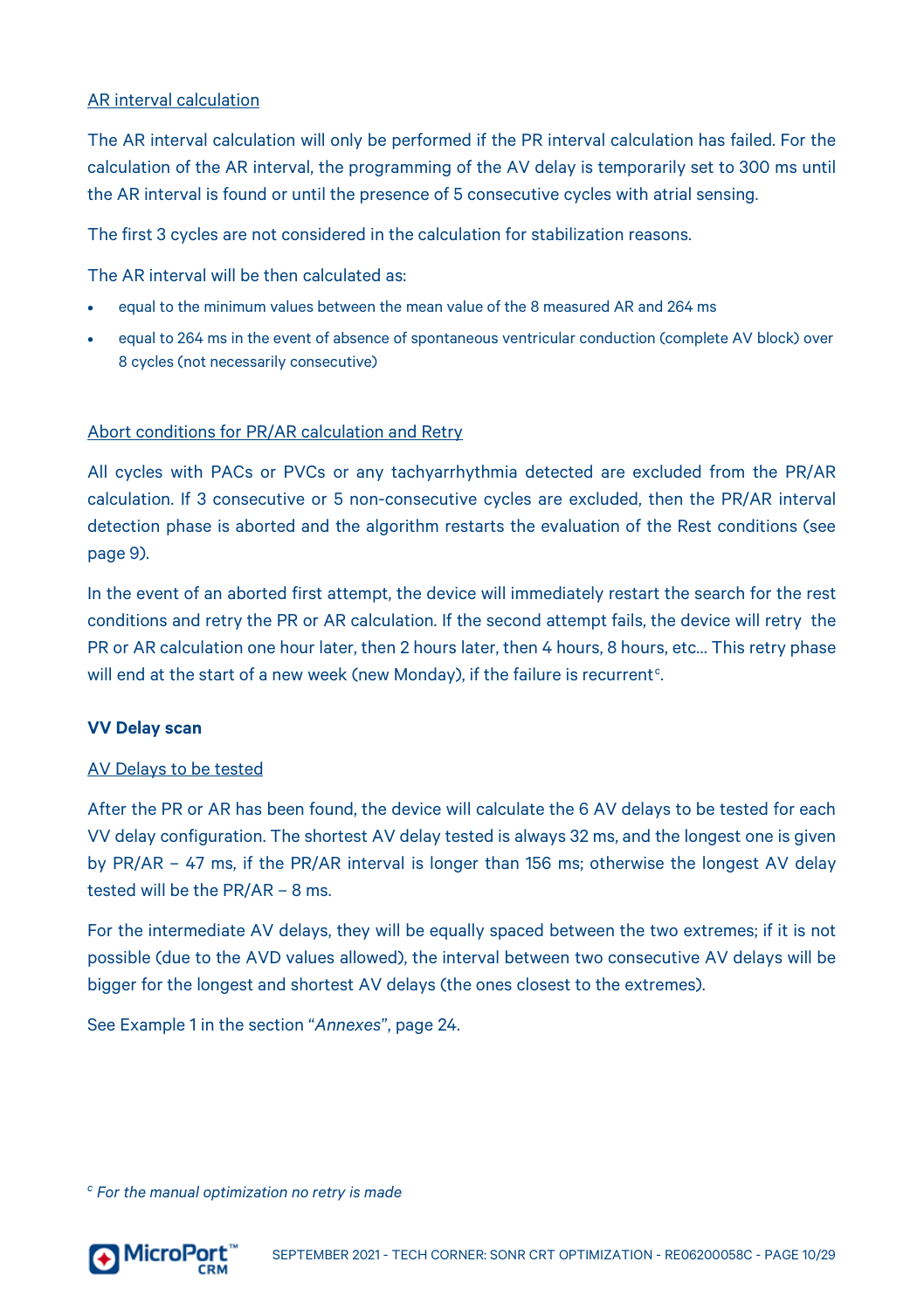#### VV Delays to be tested

The device will test the 6 AV delays defined above (always starting with the shortest one), in combination with 7 fixed VV configurations, starting from the one with the greatest delay in activation on the left side.

The tested configurations are, in the order:

- $I + R$  48 ms
- $L+R$  32 ms
- $l + R$  16 ms
- BiV0
- R+L 16 ms
- $\cdot$  R+L 32 ms
- R+L 48 ms

**Manual mode**: one additional configuration with LV pacing only will be tested as well as the 7 configurations already described.

Definition of the optimal VV Delay (Area Index Method)

The average SonR values at different AV delays for a given VV delay configuration are taken as the contractility index, called the "Area Index".





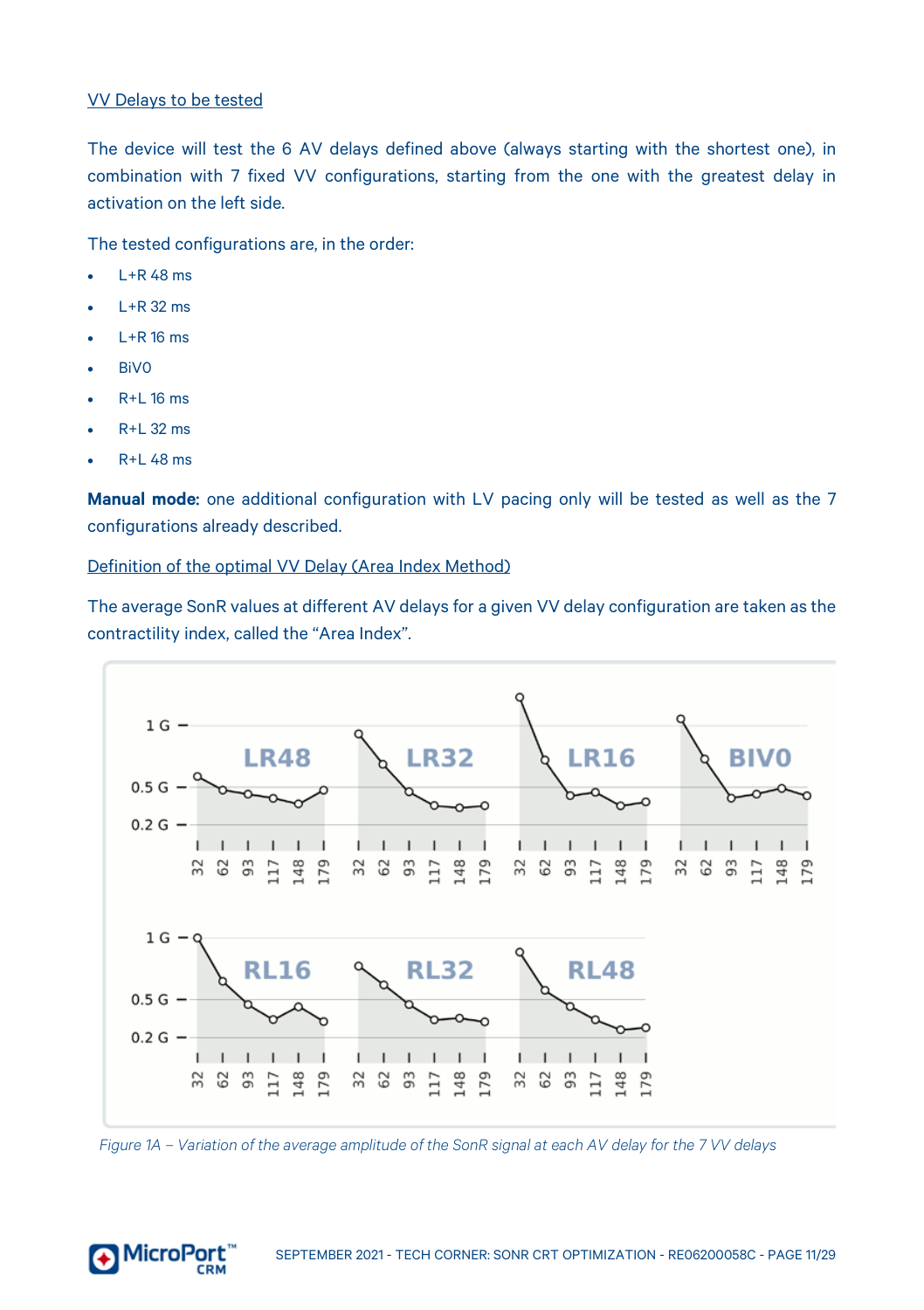

*Figure 1B – Contractility index for each VV delay configuration according to the largest area under the curves from the graphic above (figure 1A)*

By measuring different VV configurations, the device can determine the one with the maximum area, which corresponds to the best ventricular function, i.e. which can be considered as the optimal hemodynamic CRT configuration<sup>24</sup> (Figure 1B).

The first 3 cycles after the change of AV delay are not considered in the average; then for each AV delay tested with a given VV delay configuration, the sonR1 amplitude is measured and averaged over 6 cycles.

The Area Index, also called the contractility index, associated to a given VV delay configuration is the sum of the SonR amplitude calculated on the 6 AV delays tested. The optimal VV delay configuration is the one with the highest area index.

In Figure 1B, two VV delay optimizations have the same best Area Index (LR16 and BiV0), the one with shortest VV delay (i.e. BiVO) is the optimal one.

#### Other example:

• If LR 32 and RL16 have the same Area Index, the best one would be RL 16.

If the two VV delay configurations have the same distance from BiV0, the one which is further to the left is considered as the optimal one.

#### Example:

• If LR 32 and RL 32 have the same Area Index, the best one is LR 32.

#### Excluded cycles

Abnormal cycles will be excluded from the SonR signal average calculation. These cycles are sensed intrinsic R waves (including VT and VF cycles), PACs, PVCs, cycles in fallback mode, A or V channel noise.

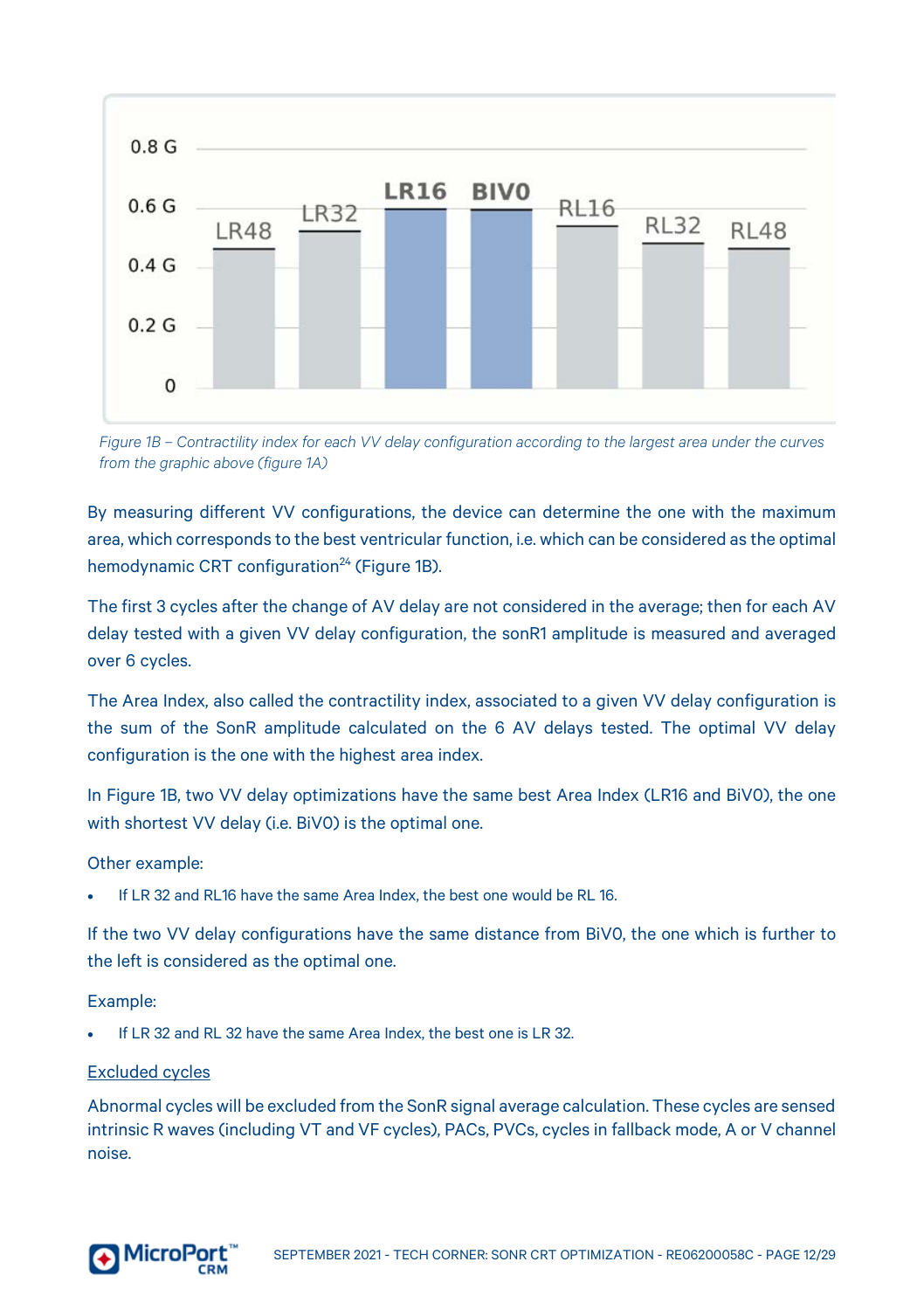#### Scan abort conditions and Retry

The scan will be aborted if:

- the average heart rate over 8 atrial cycles is above 100 bpm
- there is detection of a tachyarrhythmia
- the pacing programming is in post-shock mode
- interference (ventricular or atrial noise) within the same AV delay is present for more than 5 cycles

In the event of the scan being aborted at the first attempt, the device will immediately restart the search for the rest conditions and will immediately retry the PR or AR calculation. If the second attempt fails, the device will retry optimizing the VV delay 1 hour later, then 2 hours later, then 4 hours, 8 hours, etc … This retry phase will end at the start of a new week (new Monday), if the failure  $i$ s recurrent<sup>[d](#page-12-2)</sup> .

#### <span id="page-12-0"></span>**VV Delay optimal value processing**

Note: For the manual optimization no processing of the VV delay is made; the VV delay used for the AV delay optimization is the optimal one as defined by the Area Index method.

Once the optimal VV delay value has been determined, it will only be programmed if there is a significant improvement (≥ 14%) in the contractility Index compared to the previous programmed VV delay. Otherwise no change will be applied. The maximum variation allowed is 16 ms from the previously programmed VV delay. This VV delay will be used for the remaining steps of the optimization process. It will be programmed once the rest AV delay has been found.

See Example 2 in the section "*Annexes*", pag[e 24.](#page-23-2) 

#### <span id="page-12-1"></span>**Automatic sensed and paced AV Delay optimization at rest**



The search for the PR and AR intervals for the AV delay optimization will start only if the optimal VV delay has been found.

It will not start before 1:00 am for the sensed AVD (PR interval calculation), and not before 2:00 am for the paced AVD (AR interval calculation).

PR and AR interval calculations are separated by 1 hour to avoid too many changes of the AV delay within a short time period.

<span id="page-12-2"></span><sup>d</sup> *For the manual optimization no retry is made.*

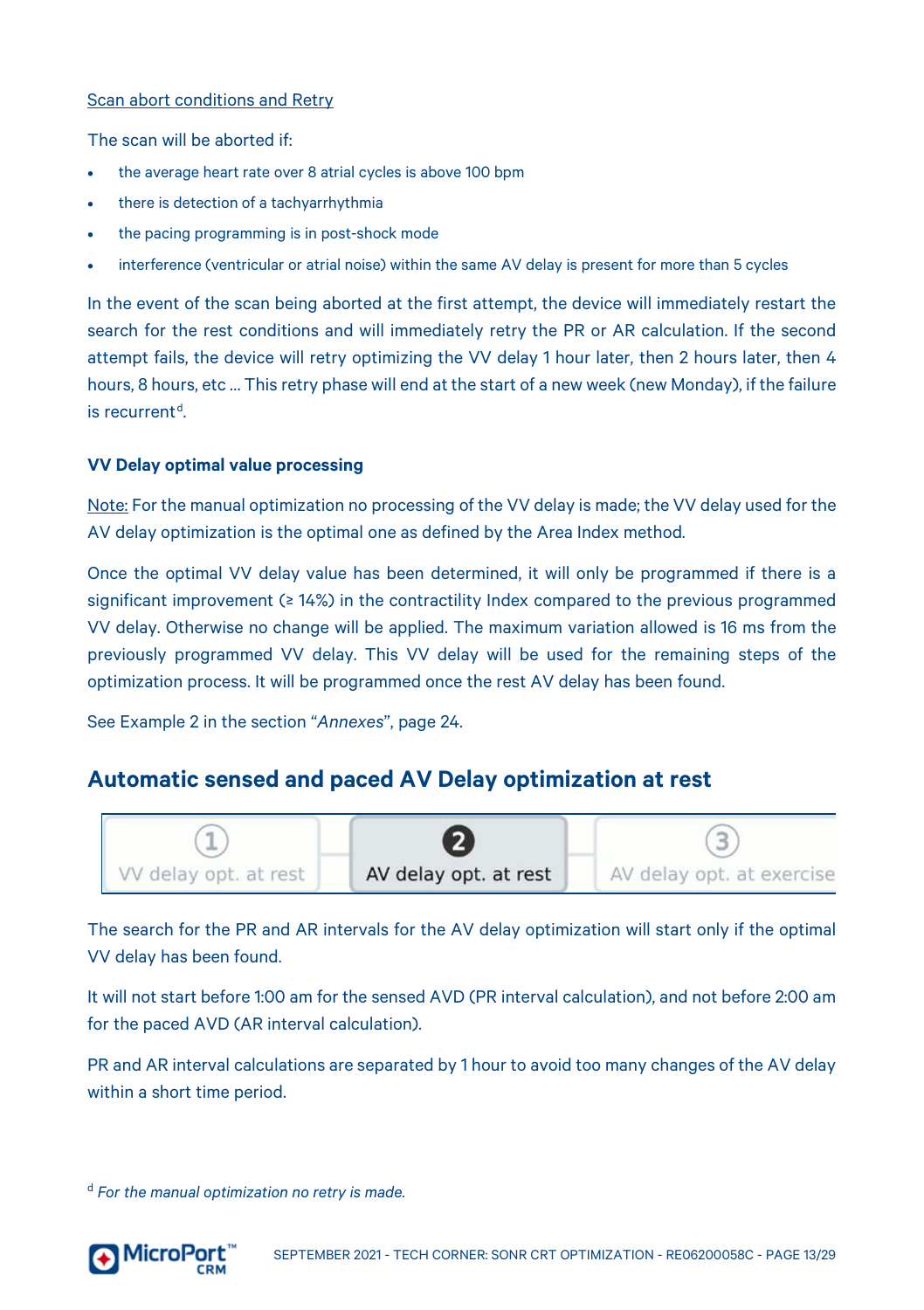See Example 3 in the section "*Annexes*", pag[e 25.](#page-24-1) 

#### <span id="page-13-0"></span>**Rest conditions**

Same as in Automatic VV delay optimization at rest (see page [9\)](#page-8-0).

#### <span id="page-13-1"></span>**PR/AR interval calculation**

PR interval calculation



For the calculation of the PR interval, in the presence of spontaneous atrial rhythm, the programming is temporarily changed to:

- an AVD of 300 ms.
- the escape interval is set to the one given by the basic rate or by the accelerometer sensor if rate response is programmed (this escape interval ill be kept also during the optimization test)
- a 10 bpm hysteresis is applied to the average ventricular rate.

After these conditions are applied, the device will start the measurement of the PR interval. The first 3 cycles are not considered in the calculation for stabilization reasons.

**Automatic mode:** This setting will apply until the PR interval is found.

**Manual mode**: This setting will apply for 11 cycles or until 5 consecutive cycles with atrial pacing occur.

The PR interval will be then calculated as:

- equal to the minimum value between the mean value of the 8 measured PR and 224 ms
- equal to 224 ms in the event of absence of spontaneous ventricular conduction over 8 cycles (not necessarily consecutive)

#### AR interval calculation



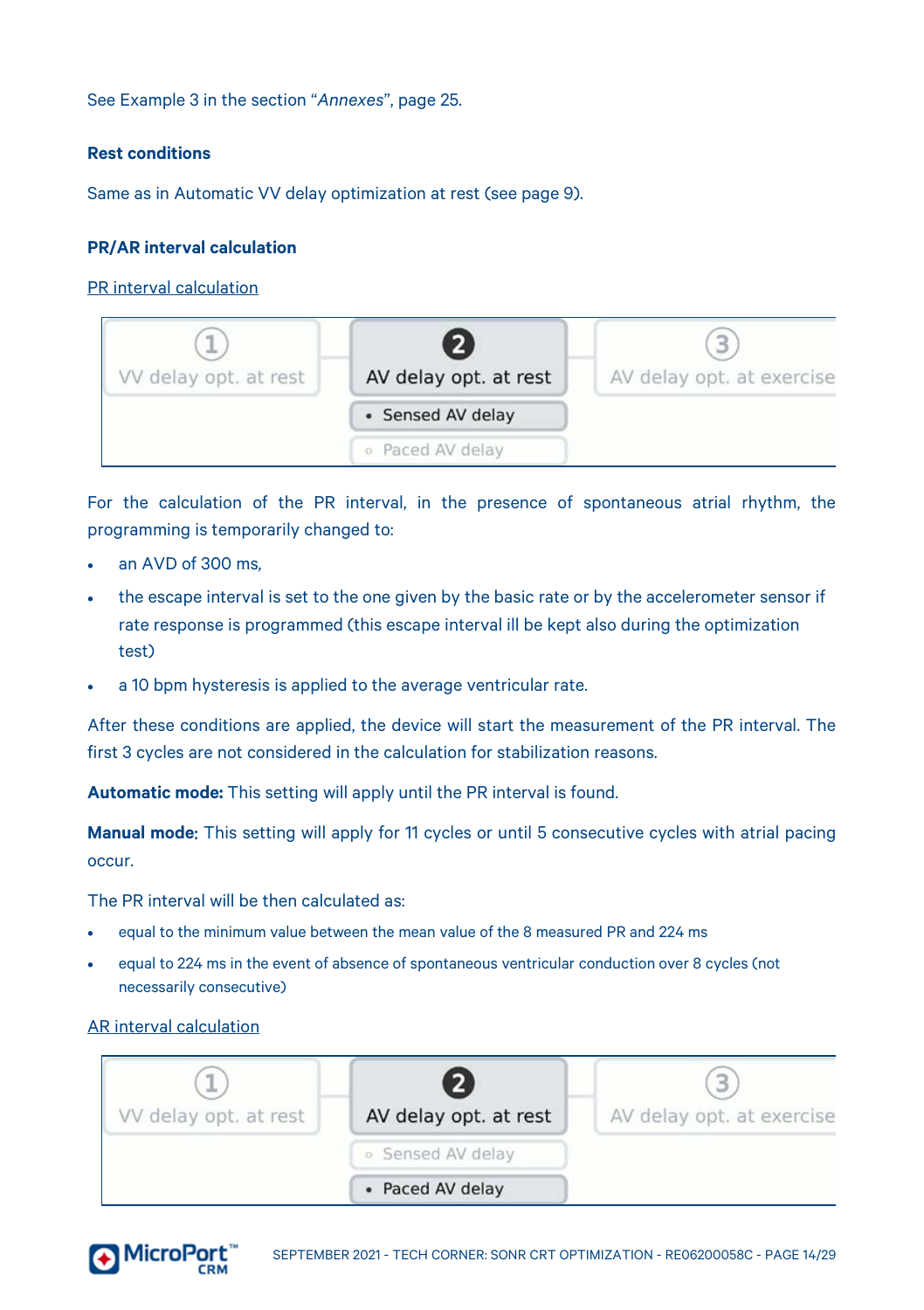For the calculation of the AR interval, temporary programming is used depending on the patient's current atrial rhythm:

- In the event of a paced atrial rhythm, the escape interval is temporarily set to the one given by the basic rate or by the sensor if rate response is active (this escape interval will be kept also during the optimization test).
- In the event of spontaneous atrial rhythm, the rhythm will be increased by a positive hysteresis of 10 bpm.
- In any event, the AV delay is extended to 300 ms.

After these conditions are applied, the device will start the measurement of the AR interval. The first 3 cycles are not considered in the calculation for stabilization reasons.

This programming is applied as soon as 8 cycles with AR measurement are obtained (not necessarily consecutive) or until 5 consecutive cycles with atrial sensing are detected.

The AR interval will be then calculated as:

- equal to the minimum value between the mean value of the 8 measured AR and 264 ms
- equal to 264 ms in the event of absence of spontaneous ventricular conduction (complete AV block) over 8 cycles (not necessarily consecutive)

Abort conditions for PR/AR calculation and Retry

Same as in Automatic VV delay optimization at rest (see pag[e 10\)](#page-9-2).

#### <span id="page-14-0"></span>**Sensed/Paced AV Delays scan**

#### Sensed/Paced AV Delays to be tested

After the PR/AR has been found, the device will calculate the 11 AV delays to be tested in combination with the already determined optimal VV delay. The shortest AV delay tested is always 32 ms, and the longest one is given by PR/AR – 47 ms, if the PR interval is longer than 156 ms, otherwise the last AV delay tested will be PR/AR – 8 ms.

For the intermediate AV delays, they will be equally spaced between the two extremes; if it is not possible (due to the AVD values allowed), the interval between two consecutive AV delays will be larger for the longest and shortest AV delays (the ones closest to the extremes). The steps will always be 8 and/or 16 ms.

See Example 4 in the section "*Annexes*", pag[e 28.](#page-26-1) 

Definition of the optimal sensed/paced AV delay at rest – SIGMOID method

During the evaluation of the optimal sensed/paced AV delay at rest, the device will apply the same AVD over 9 consecutive cycles. The first 3 cycles are not considered for stabilization reasons and the SonR signal average will be calculated over the last 6 cycles.

The SonR amplitude measured at each AV delay will be used for determining the optimal paced and sensed AV delay with the sigmoid method.

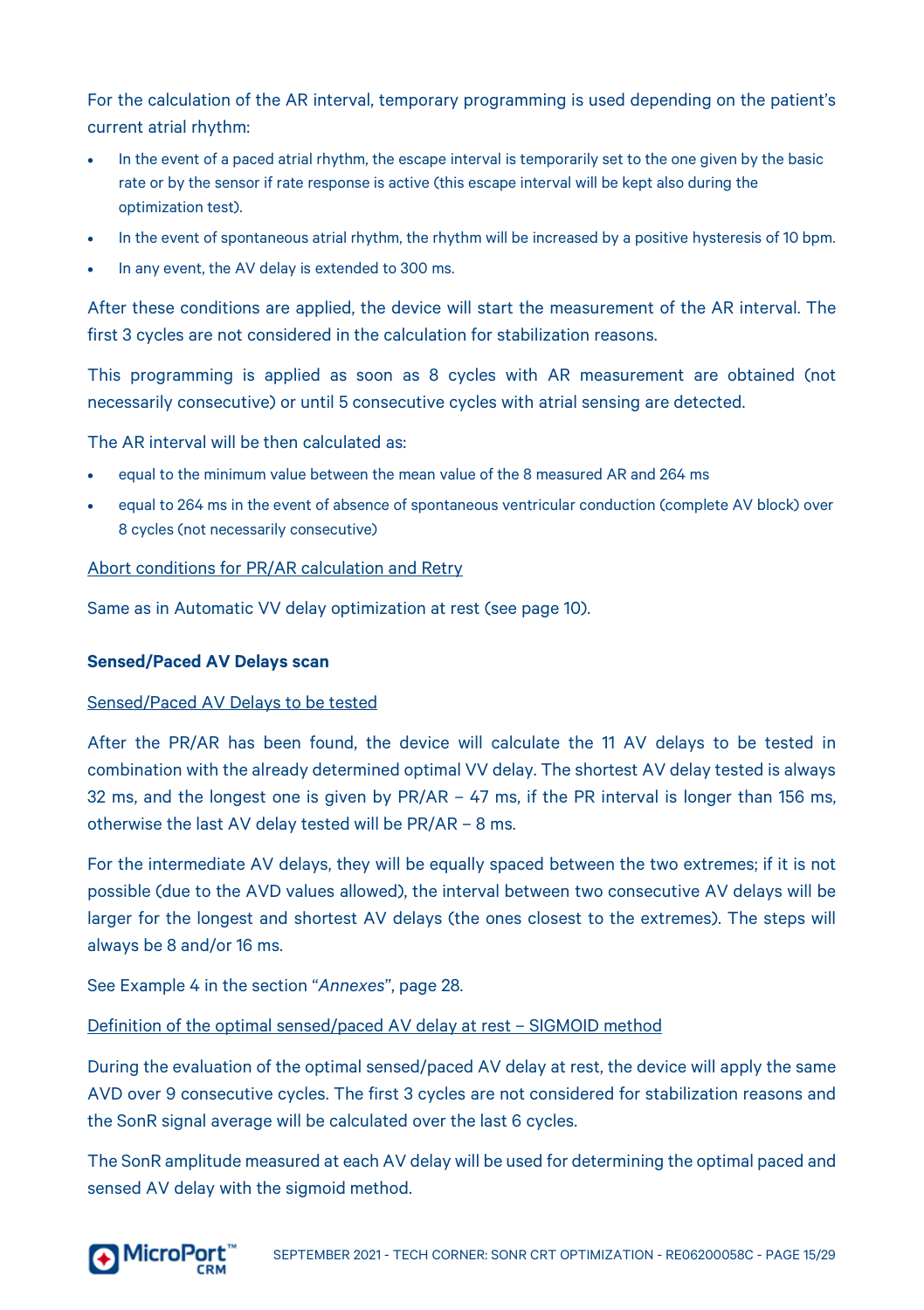A 3-segment curve (upper or left plateau, linear part between both plateaus, lower or right plateau), composing a simplified sigmoid that best fits the curve obtained from the SonR amplitude during AV scan will be defined (Figure 2).

The optimal AV delay is one of the middle points of the linear part of the best fit 3-segment curve (the inflection point of the curve); the optimal AV delay defined is the shortest one, providing the longest ventricular filling time, without atrial wave truncation<sup>22</sup>.



*Figure 2: Average of the SonR amplitude for each of the 11 AVD vs. Sigmoid curve computed by the system.*

#### Excluded cycles

Same as in Automatic VV delay optimization at rest (see pag[e 8\)](#page-7-3).

#### Scan abort and Retry

In the event of the scan being aborted at the first attempt, the device will immediately restart the search for the rest conditions and will immediately retry the PR or AR calculation. If the second attempt fails, the device will retry optimizing the AV delay 1 hour later, then 2 hours later, then 4 hours, 8 hours, etc … This retry phase will end at the start of a new week (new Monday), if the failure is r[e](#page-15-0)current<sup>e</sup>.

See examples in the section "*Annexes*", page [25.](#page-24-1) 

<span id="page-15-0"></span><sup>e</sup> *For the manual optimization no retry is made.*

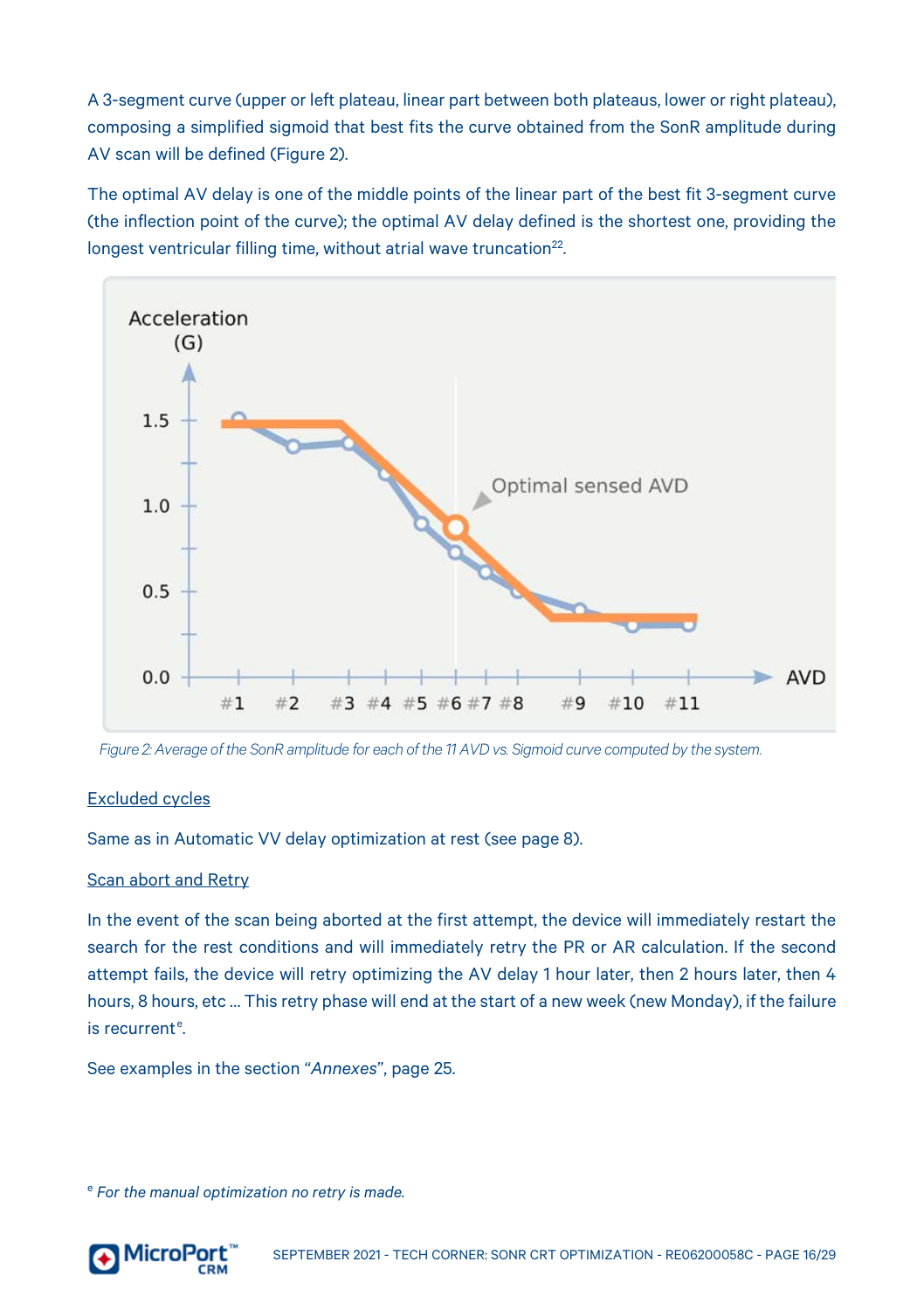#### <span id="page-16-0"></span>**Rest AV delay optimal value processing**

After the determination of the optimal sensed (SAV) and paced (PAV) AV delays, through the sigmoid method, the values will be compared to the allowable range of parameters:

- for the SAV, the value has to be in the range between 60 and 180 ms
- for the PAV, the value has to be in the range between 90 and 240 ms.

If the values are not within these limits, they will be rounded to the upper or lower value of the allowable range.

The difference between these two values and the previous applied AV delays is evaluated to see if it is less than 20 ms, if not, the AV delays will be rounded to have a max difference of 20 ms. Also the difference between the PAV and the SAV (PAV-SAV) should be in the range 0-100 ms. In the event that the difference is higher, the last rest AVD found is considered invalid and a new attempt for this type of scan (sensed or paced) will be performed after the retry interval.

**Manual optimization**: In the event of a manual scan, the SAV has to be greater or equal to 60 ms and the PAV has to be greater than the SAV (the results are presented as AVD + Offset).

# <span id="page-16-1"></span>**Application of the results of the CRT Optimization**

#### <span id="page-16-2"></span>**Application of the optimal AV/VV Delays at rest**

The results of the CRT optimization are applied after the optimal VV delay and at least one of the 2 AV delays at rest have been found. The values obtained are used for the calculation of the automatic AV delay applied according to the heart rate of the patient.

#### <span id="page-16-3"></span>**Calculation of the provisional AVD at exercise (before automatic optimization at 12:00 pm)**

If the two optimal AV delays at rest are found, the optimized exercise AV delay is defined by applying the same difference as the rest and exercise AV delay of the previous week (calculated or programmed)to the optimal sensed rest AV delay found,.

If only one optimal AVD at rest is available (sensed or paced), the adapting curve will be determined by defining the missing optimal AVD at rest by using the same extension of the two rest AVD of the previous week. The missing exercise AV delay is found by applying the same difference to the optimal sensed rest AV delay as the rest and exercise AV delay of the previous week. The missing exercise rate is found by applying the same difference between the basic rate and Exercise rate of previous week.

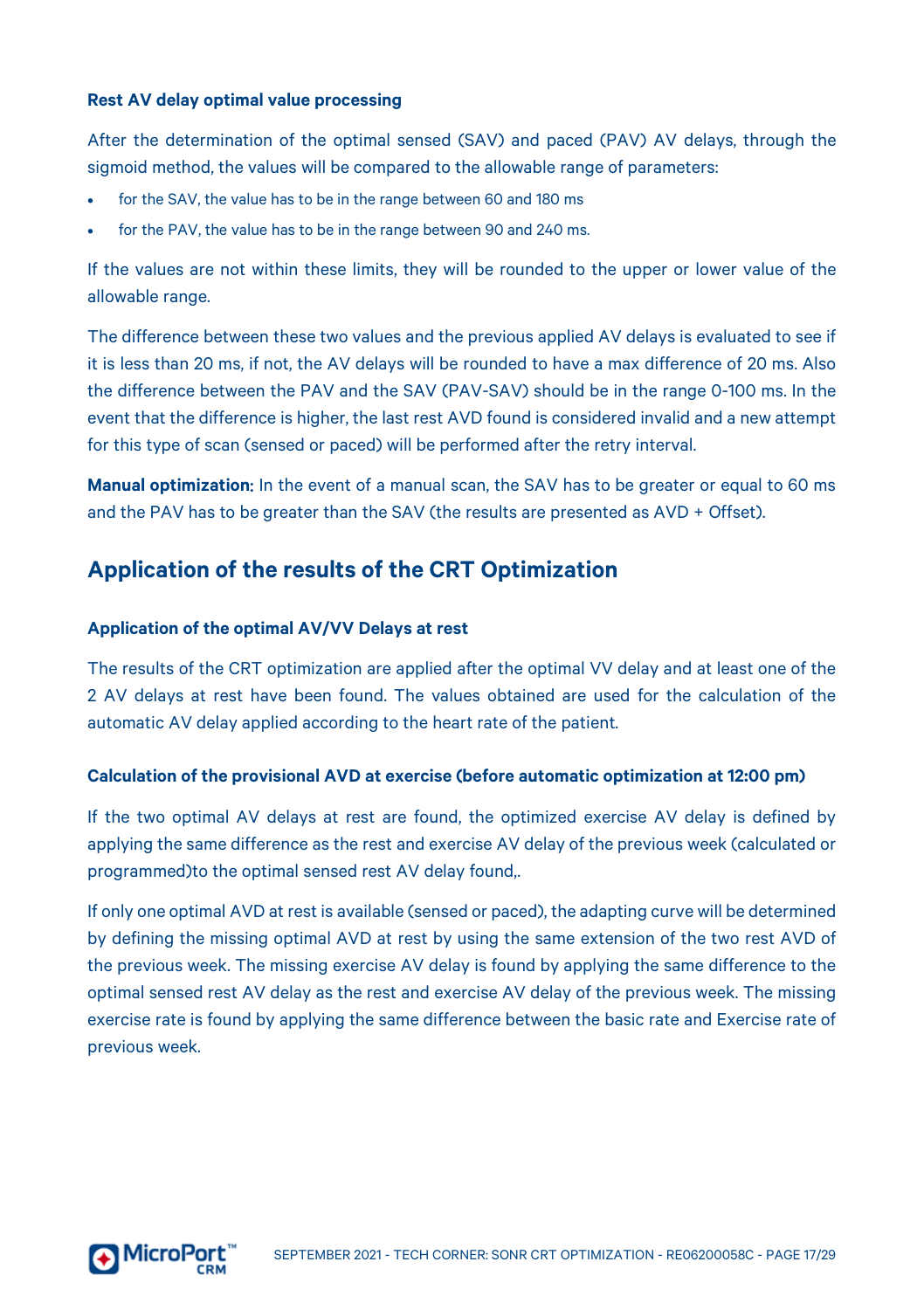# <span id="page-17-0"></span>**Automatic AV Delay Optimization at exercise**



The AVD optimization at exercise is available only for the automatic mode.

#### <span id="page-17-1"></span>**Exercise conditions**

The phase for the search of the exercise condition evaluation will start at 12:00 am on the day of activation of the optimization (Monday), every time that at least one of the two AV delays at rest has been found.

The trigger for the optimization will be the patient's heart rate. An exercise rate has to be defined in the programmer (nominal value is 90 bpm) and once the patient reaches this heart rate, the device will check that all the following conditions are met to start the scan: stable rhythm, no PACs, no PVCs or any other atrial or ventricular tachyarrhythmia.

#### <span id="page-17-2"></span>**AV Delay scan**

#### Exercise AV Delays to be tested

If 5 consecutive atrial cycles end with a sensed atrial event, the test will be performed in atrial sensed conditions. The PR interval measured during the SAV delay scan will be used to define the AV delays to test.

If 5 consecutive atrial cycles end with a paced atrial event, the test will be performed in atrial paced conditions. The AR interval measured during the PAV delay scan will be used to define the AV delays to test.

In exercise conditions, only 5 AV delays will be tested:

- 2 AVD shorter than the last optimal AVD at exercise,
- the last optimal AVD at exercise
- 2 AVD longer than the last optimal AVD at exercise.

The length of the intervals will depend on the patient's PR/AR interval at rest:

- If the (PR/AR at rest 47ms) > 96 ms, the AVD will be calculated in steps of 16 ms.
- In case the (PR/AR at rest 47ms) < 96 ms, the AVD will be calculated in steps of 8 ms (Figure 3).

#### Definition of the optimal AV delay at exercise

During the evaluation of the optimal exercise AV delay, the device will apply the same AVD over 9 consecutive cycles. The first 3 cycles are not considered for stabilization reasons and the SonR signal average will be calculated over the last 6 cycles.

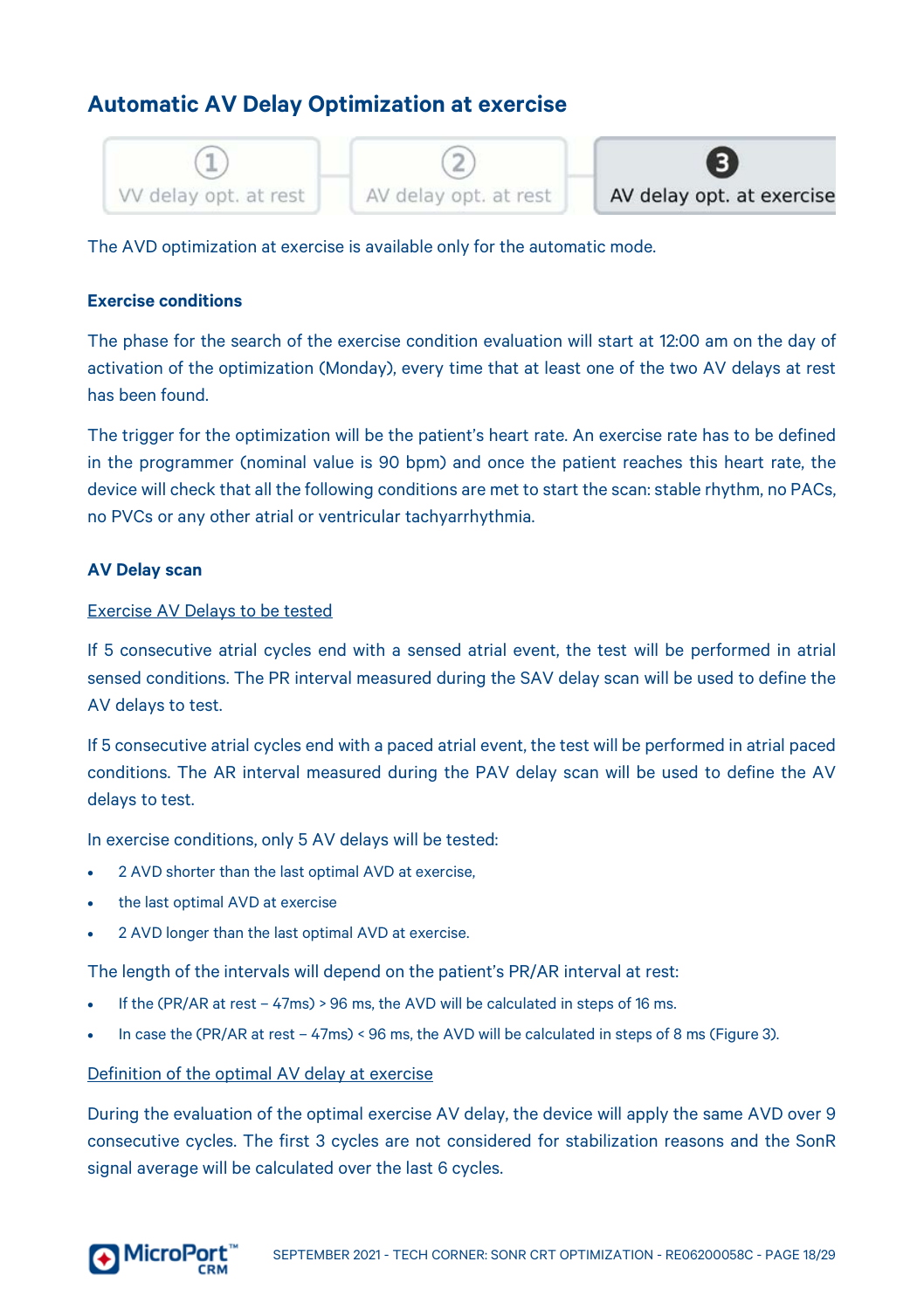

*Figure 3: Exercise AVD scan, with the 5 tested AVD calculated in steps of 16 ms*

The exercise scan rate is calculated as:

- the ventricular rate at the beginning of the scan in the event that the test is in atrial paced conditions or,
- in the event of an atrial sensed scan, the ventricular rate at the beginning of the scan minus 10 bpm if this is higher than the basic rate. Otherwise, at the ventricular rate at the beginning of the scan.

#### Scan suspension conditions

The evaluation of the SonR amplitude is not taken into account in the average calculation during AVD scan, for any cycle considered abnormal. This includes:

- any atrial pacing during test in atrial sensing conditions or P wave detection during the test in atrial paced conditions,
- R wave detections.
- PACs or PVCs.
- cycles in fallback mode
- noise in the atrial or ventricular channels.

#### <span id="page-18-0"></span>**Exercise AV Delay optimal value processing**

After finding the optimal AVD at exercise, the device will check if the value found is within the range of programmable values:

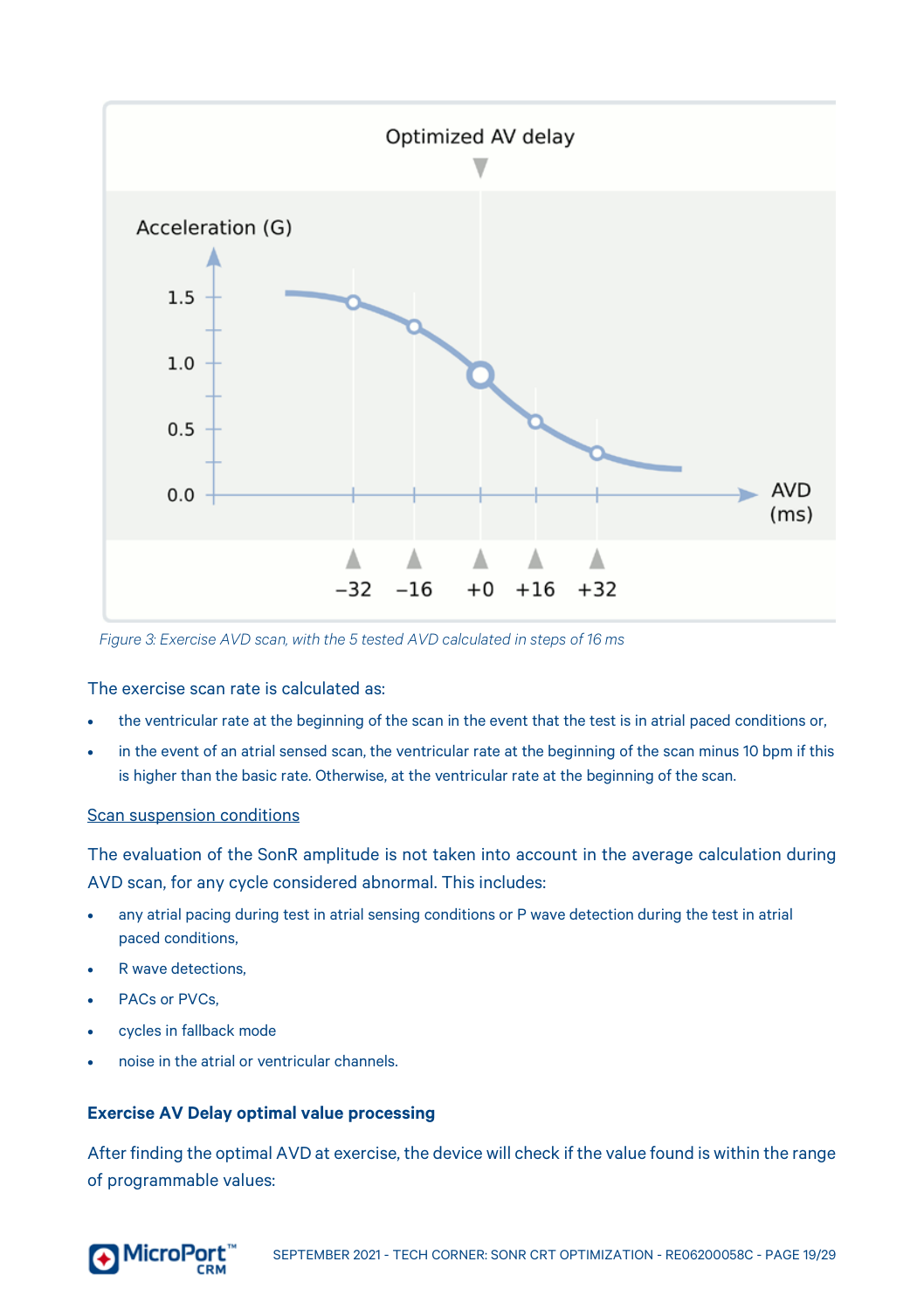- the optimal AVD should be longer than 32 ms
- the difference between the optimal AVD at exercise and the AVD at rest calculated in the same atrial conditions (sensed or paced) should be < 48 ms.

In the event that the value is within the defined range, the provisional AVD at exercise (calculated in 3b) will be replaced by this new value.

In the event that the result is not in the defined range, the interval will be programmed to the closest programmable value.

In the event that the scan is aborted at the first attempt, the device will immediately restart the search for the exercise conditions and will immediately retry the calculation of the optimized AV delay during exercise. If the second attempt fails, the device will retry optimizing the exercise AV delay 1 hour later, then 2 hours later, then 4 hours, 8 hours, etc … This retry phase will end at the start of a new week (new Monday), if the failure is recurrent.

# <span id="page-19-0"></span>**Programmable parameters**

In order to have access to the automatic SonR CRT optimization function, the "SonR" parameter need to be selected in the "Patient" screen, and the device has to be programmed in DDD, DDDR or DDD/DDIR.

Note: In the event of VVI programming (AF patients), only the manual VV scan is possible.

The Automatic "SonR CRT optimization" can be programmed in the "Brady" parameter screen. It can be programmed as:

| <b>Parameters</b> | <b>Explanation</b>                                                                                                |
|-------------------|-------------------------------------------------------------------------------------------------------------------|
| <b>OFF</b>        | The optimization is not active                                                                                    |
| <b>Monitor</b>    | The device suggests the optimal VV/AV delay values every week, but the values<br>are not automatically programmed |
| $AV+VV$           | The device determines and programs the optimal VV/AV delay combination<br>values every week                       |
| AV                | The device determines and programs only the optimal AV delay values every<br>week                                 |

The heart rate at which the optimization at exercise starts is programmable in the Advanced Parameters, from 70 bpm to 120 bpm, with steps of 5 bpm. The nominal value is 90 bpm.

The manual optimization can be launched in the "Test EGM screen", in the "SonR CRT optimization" tab. It is possible to select which type of test can be launched on the screen. In the DDD or DDDR mode, VV + AV scan, only AV or only VV scan are available.

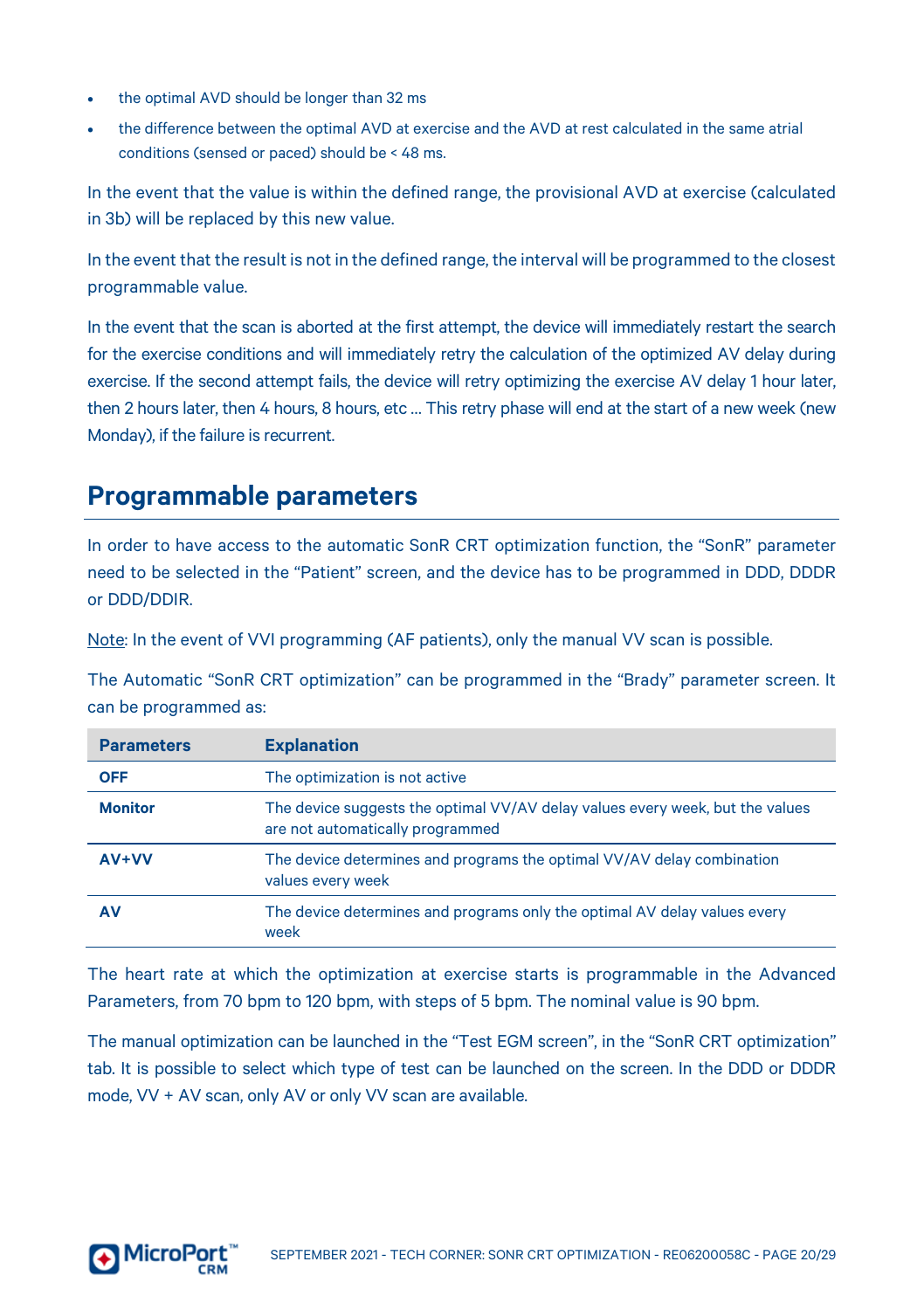# <span id="page-20-0"></span>**Studies and results**

- **1.** Abraham WT, Fisher WG, Smith AL, et al.; MIRACLE Study Group. Multicenter InSync Randomized Clinical Evaluation Cardiac resynchronization in chronic heart failure. N Engl J Med. 2002 Jun 13;346(24):1845-53.
- **2.** Young JB, Abraham WT, Smith AL, et al.; Multicenter InSync ICD Randomized Clinical Evaluation (MIRACLE ICD) Trial Investigators; Combined cardiac resynchronization and implantable cardioversion defibrillation in advanced chronic heart failure: the MIRACLE ICD Trial. JAMA. 2003 May 28;289(20):2685-94.
- **3.** Perego GB, Chianca R, Facchini M, et al. Simultaneous vs. sequential biventricular pacing in dilated cardiomyopathy: an acute hemodynamic study. Eur J Heart Fail 2003;5:305-313.
- **4.** Yu C.M., Fung J.W.H., Chan C.K., et al. Comparison of efficacy of reverse remodeling and clinical improvement for relatively narrow and wide QRS complexes after cardiac resynchronization therapy for heart failure. J Cardiovasc Electrophysiol 2004;15:1058-65.
- **5.** Van Gelder BM, Bracke FA, Meijer A, Lakerveld LJ, Pijls NH. Effect of optimizing the VV interval on left ventricular contractility in cardiac resynchronization therapy. Am J Cardiol 2004;93:1500-1503.
- **6.** Nelson GS, Curry CW, Wyman BT, et al. Predictors of systolic augmentation from left ventricular preexcitation in patients with dilated cardiomyopathy and intraventricular conduction delay. Circulation 2000;101:2703-9.
- **7.** Auricchio A, Ding J, Spinelli JC, et al. Cardiac resynchronization therapy restores optimal atrioventricular mechanical timing in heart failure patients with ventricular conduction delay. J Am Coll Cardiol 2002;39:1163-1169.
- **8.** Burkhardt JD. The importance of V-V and A-V timing optimization in cardiac resynchronization therapy. Expert column: Medscape Advances in Arrhythmic Heart Failure Vol 9.
- **9.** Sheppard RC, Ren JF, Ross J, et al. Doppler echocardiographic assessment of the hemodynamic benefits of rate adaptive AV delay during exercise in paced patients with complete heart block. Pacing Clin Electrophysiol 1993;16:2157-2167.
- **10.** Sogaard P, Egeblad H, Pedersen AK, et al. Sequential versus simultaneous. biventricular resynchronization for severe heart failure: evaluation by tissue Doppler imaging. Circulation 2002;106:2078-84.
- **11.** Porciani MC, Dondina C, Macioce R, Demarchi G, Pieragnoli P, Musilli N, Colella A, Ricciardi G, Michelucci A, Padeletti L.; Echocardiographic examination of atrioventricular and interventricular delay optimization in cardiac resynchronization therapy. Am J Cardiol. 2005 May 1;95(9):1108-10.

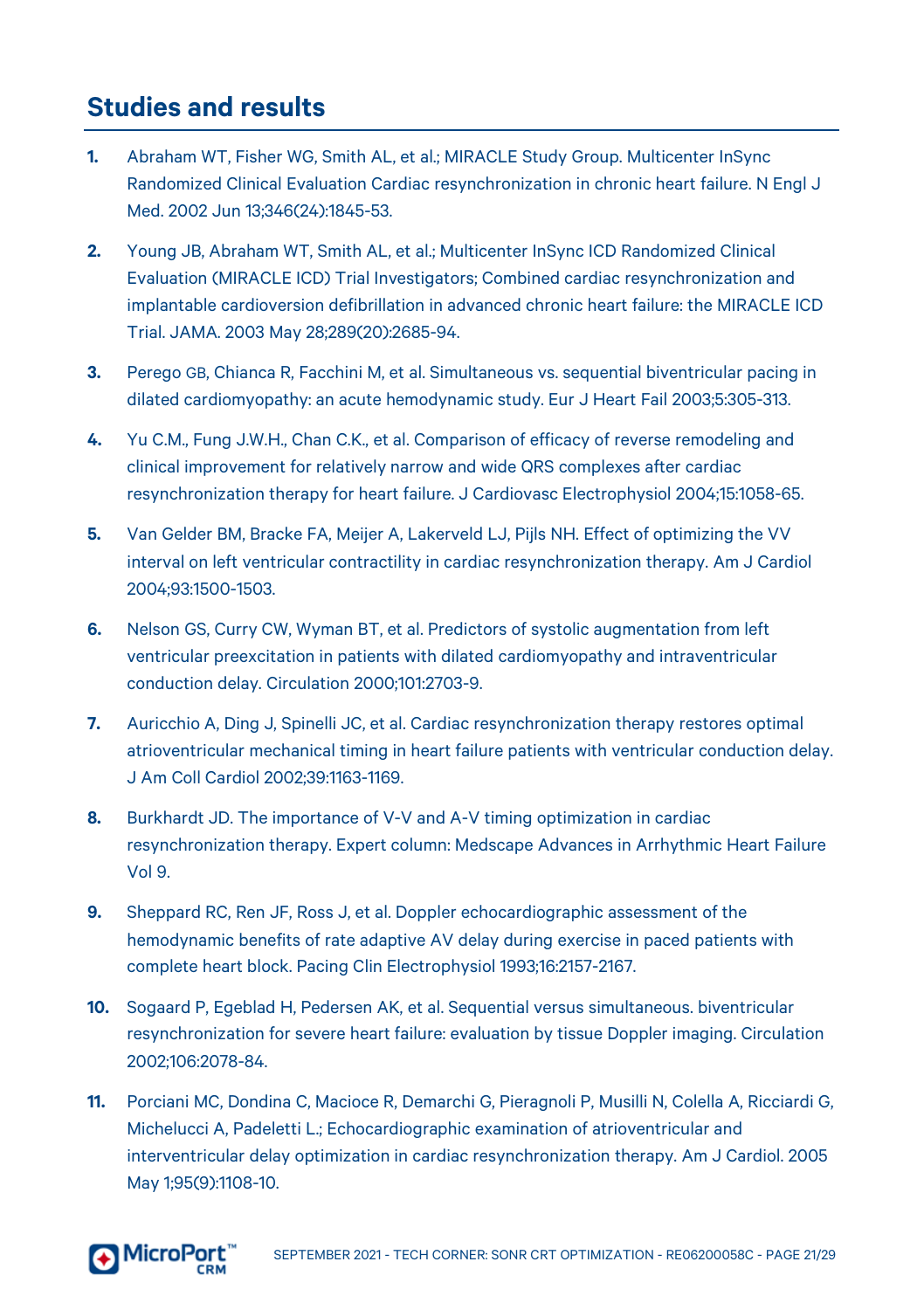- **12.** Ovsyshcher E, The search for optimal Atrioventricular interval. J Interv Card Electrophysiol. 2005;14(2):95-98.
- **13.** O'Donnell D, Nadurata V, Hamer A, Kertes P, Mohamed U.;Long-term variations in optimal programming of cardiac resynchronization therapy devices. Pacing Clin Electrophysiol. 2005 Jan;28 Suppl 1:S24-6.
- **14.** Clementy J, Dual chamber rate responsive pacing system driven by contractility: Final assessment after one year follow-up. PACE 1998;21(11 Pt 2):2192-2197.
- **15.** Krein H, Langenfeld L, Kirstein M, One-year follow-up of the dual chamber rate responsive system drive by contractility. Proceedings of the VI Southern Symposium on Cardiac Pacing Vol II.
- **16.** Langenfeld H, Krein M, Kirstein M, Binner L, Peak Endocardial Acceleration-based clinical testing of the "BEST" DDDR pacemaker. PACE 1998;21(11 Pt 2):2187-2191.
- **17.** Bongiorni MG, Soldati E, Arena G, Quirino G, Vernazza F, et al. Is local myocardial contractility related to endocardial acceleration signals detected by a transvenous pacing lead? PACE 1996 ;19(11 Pt 2):1682-1688.
- **18.** Ritter P, Padeletti L, Gillio-Meina L, Gaggini G. Determination of the optimal atrioventricular delay in DDD pacing: comparison between echo and peak endocardial acceleration measurements. Europace 1999;1: 126-130.
- **19.** Bordachar P, Garrigue S, Reuter S, Hocini M, Kobeissi A, et al. Hemodynamic assessment of right, left, and biventricular pacing by Peak Endocardial Acceleration and echocardiography in patients with end-stage heart failure. PACE 2000;23(11 Pt 2):1726-30.
- **20.** Leung SK, Lau CP, Lam CT, Ho S, Tse HF, et al. Automatic optimization of resting and exercise atrioventricular interval using a Peak Endocardial Acceleration Sensor: validation with Doppler echocardiography and direct cardiac output measurements. PACE 2000;23(11 Pt 2):1762-1766.
- **21.** Dupuis JM, Merheb M, Victor J, et al. Determination of the best value of peak endocardial acceleration for optimization of the AV delay at rest in DDDR pacing. Correlation with echocardiographic evaluation. (abstract) Europace 2000; 1 (Suppl. D):D23.
- **22.** Dupuis JM, Kobeissi A., Vitali L., Gaggini G., Mehreb M., Rouleau F., Lefthériotis G., Ritter P., Victor J. Programming Optimal Atrioventricular Delay in Dual Chamber Pacing Using Endocardial Acceleration: Comparison with a Standard Echocardiographic Procedure; PACE, Vol. 26, January 2003.
- **23.** Delnoy PP, Luttikhuis O.J, Nicastia D, Marcelli E, Renesto F, et al. CRT Optimization: clinical validation of a new algorithm based on Peak Endocardial Acceleration. XII International Symposium on Progress in Clinical Pacing, Rome 2006.

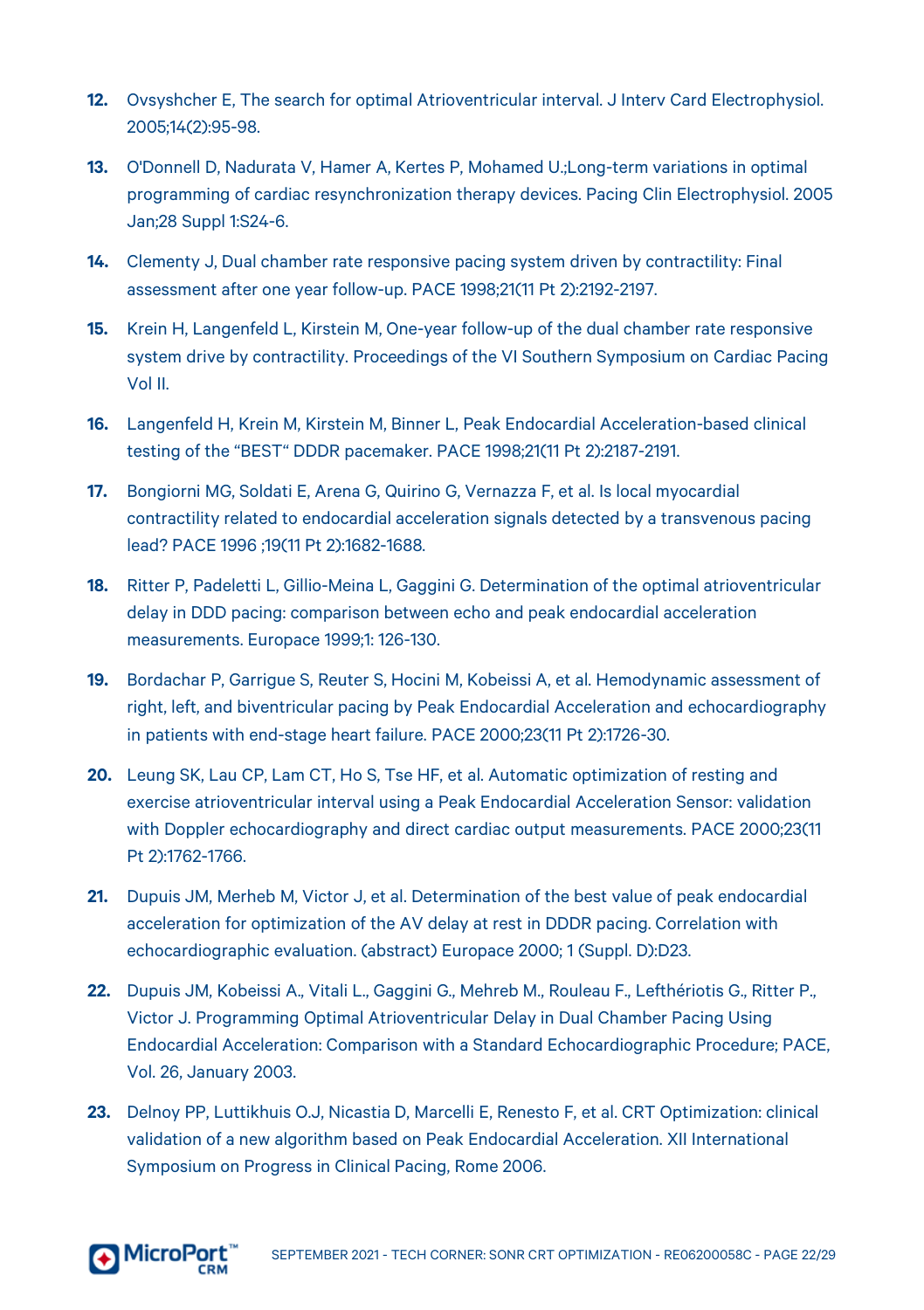- **24.** Delnoy P.P, Marcelli E, Oudeluttikhuis H, Nicastia D.,Renesto F., Cercenelli L., and Plicchi G.. Validation of a peak endocardial acceleration-based algorithm to optimize cardiac resynchronization: early clinical results; Europace. 2008 Jul;10(7):801-8.
- **25.** Brugada J, Brachmann J, Delnoy PP, et al. Automatic optimization of cardiac resynchronization therapy using SonR-rationale and design of the clinical trial of the sonrtip lead and automatic AV-VV optimization algorithm in the paradym RF SonR CRT-D (RESPOND CRT) trial. Am Heart J 2014; Vol 167(4):429–435.
- **26.** Brugada J, Delnoy PP, Brachmann J et al. Contractility sensor-guided optimization of cardiac resynchronization therapy: results from the RESPOND-CRT trial. Eur Heart J. 2017 Mar 7; 38(10): 730–738. Published online 2016 Dec 9. doi: 10.1093/eurheartj/ehw526.
- **27.** Rickards AF, Bombardini T, Corbucci G et al. An implantable intracardiac accelerometer for monitoring myocardial contractility. The Multicenter PEA Study group. Pacing Clin Electrophysiol. 1996 Dec;19(12 Pt 1):2066-2071.
- **28.** Bordachar P, Garrigue S, Ritter P et al. Contributions of a hemodyamic sensor embedded in an atrial lead in a porcine model. J Cardiovasc Electrophysiol;2011; May vol 22 :579-583

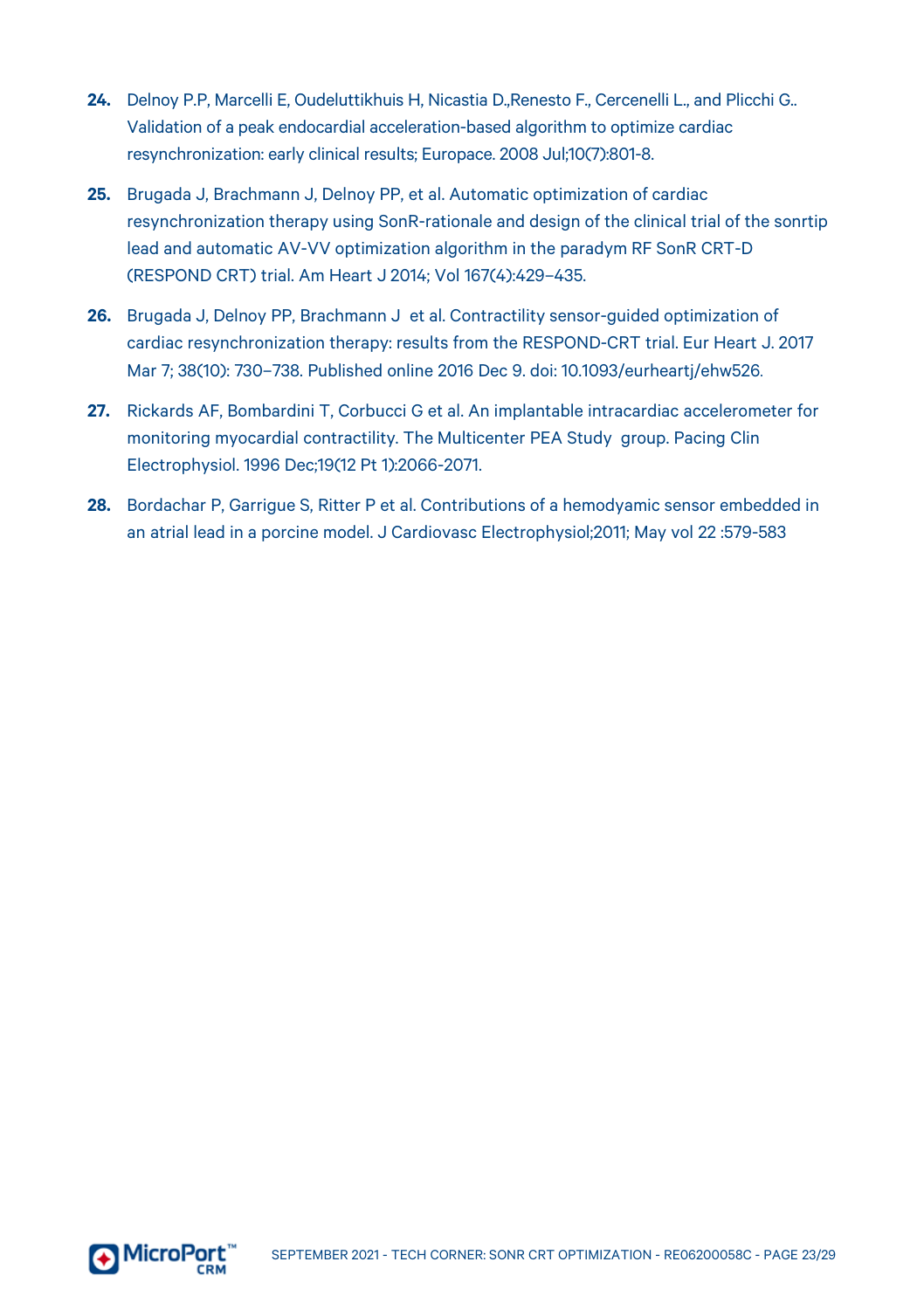# <span id="page-23-1"></span><span id="page-23-0"></span>**Example 1: Calculation of the 6 AV delays to be tested for VV delay scan**

PR interval = 223 ms

First  $AVD = 32$  ms

Last  $AVD = 223 - 47 = 176$  ms

The final AV delay steps will be the following:



## <span id="page-23-2"></span>**Example 2: VV delay optimal value processing**

#### <span id="page-23-3"></span>**First optimization**

- VV reference (programmed): BIV0
- Optimal VV delay: RL32, with Area Index higher than 14% of the reference BIV0; a change of configuration from the programmed one of one VV configuration is allowed, so the new VV configuration is RL16.

#### <span id="page-23-4"></span>**Second optimization**

- VV reference: RL16,
- Optimal VV delay: LR32, with Area Index higher than 14% of the reference RL16; a change of configuration from the programmed one of one VV configuration is allowed, the new VV configuration is BIV0.
- BIVO is the optimal configuration.

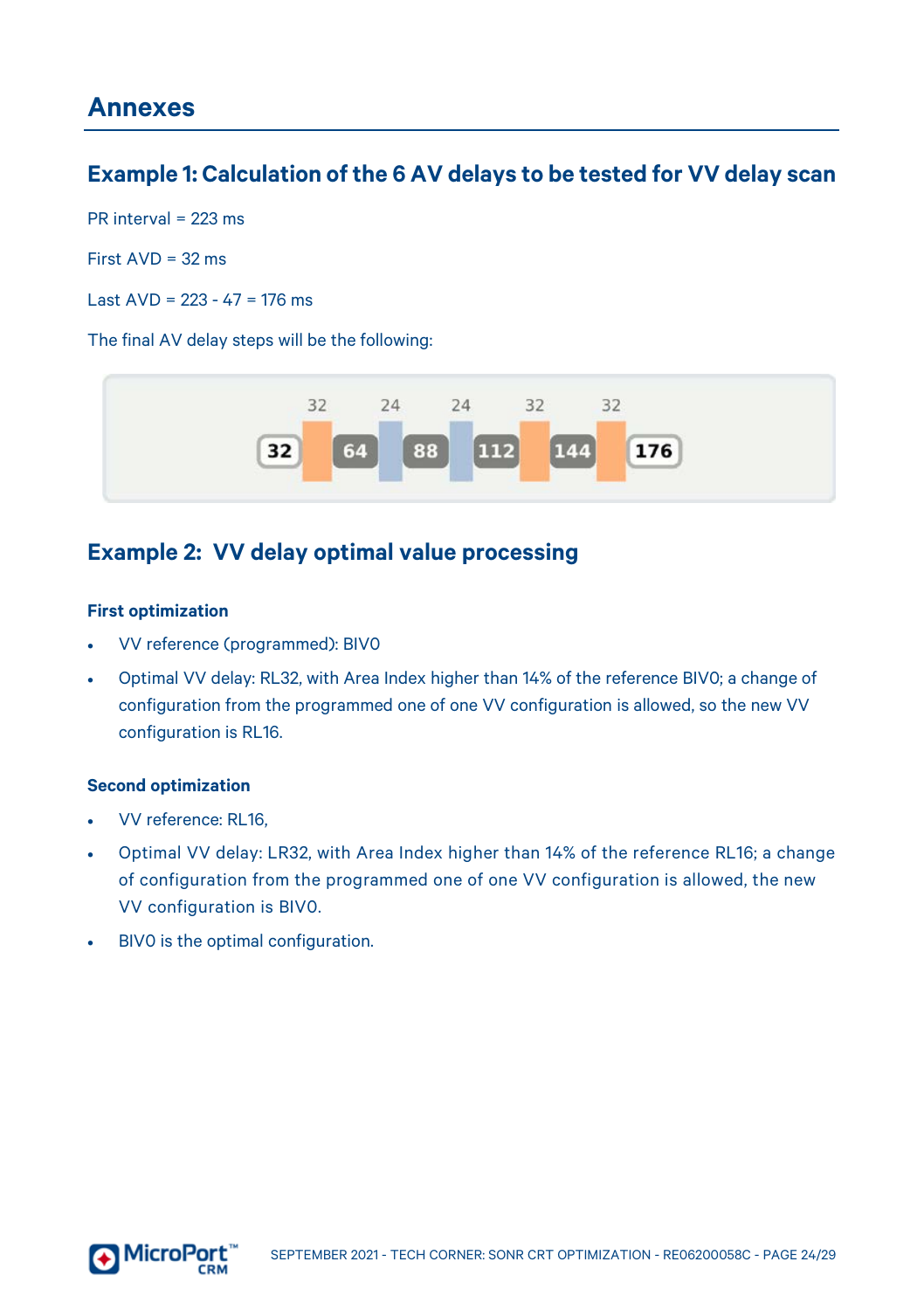#### <span id="page-24-0"></span>**Third optimization**

- VV reference: BIV0,
- Optimal VV delay: LR32, with Area Index less than 14% of the reference BIV0; no change of configuration from the programmed one is allowed, the new VV configuration is BIV0.
- BIVO is the optimal configuration.

# <span id="page-24-1"></span>**Examples 3: AV delay optimization at rest: timings**

#### <span id="page-24-2"></span>**Example 3A**

**2**

 $(1)$ 

**3**

|                                 | 00:00 | 01:00          | 02:00 |  |
|---------------------------------|-------|----------------|-------|--|
| VV delay<br>opt. at rest        | q.    |                |       |  |
| Sensed AV delay<br>opt. at rest |       | $\overline{2}$ |       |  |
| Paced AV delay<br>opt. at rest  |       |                | 3     |  |

**Test successful. OK to start the AV delay optimization at rest:**

- starting at 1:00 for Sensed AV delay;
- starting at 2:00 for Paced AV delay.

#### **Test successful. OK to start the AV delay optimization at exercise:**

- will look for exercise conditions starting at 12:00;
- New VV delay and sensed AV delay at rest are applied.

**Test successful. New paced AV delay at rest is applied.**

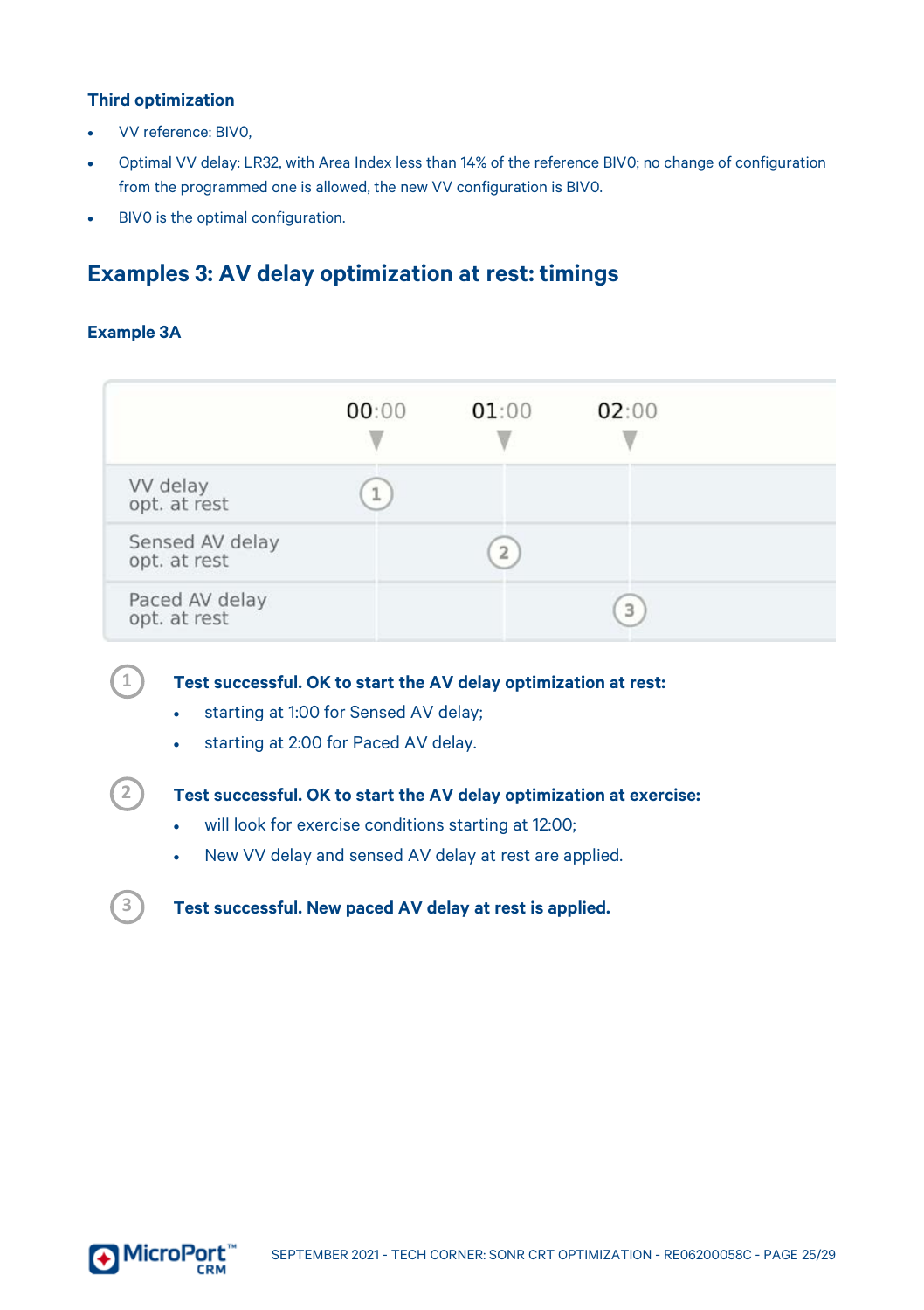#### <span id="page-25-0"></span>**Example 3B**

|                                 | 00:00 | 01:00 | 03:00 |  |
|---------------------------------|-------|-------|-------|--|
| VV delay<br>opt. at rest        | 00    | в     |       |  |
| Sensed AV delay<br>opt. at rest |       |       | 5     |  |
| Paced AV delay<br>opt. at rest  |       |       | 6     |  |



Test failed. Retry just after.

Test failed. Retry 1 hour later.

Test failed. Retry 2 hours later.



#### **Test successful. OK to start the AV delay optimization at rest:**

- starting at 1:00 for Sensed AV delay (time over);
- starting at 2:00 for Paced AV delay (time over).



**6**

#### **Test successful. OK to start the AV delay optimization at exercise:**

- will look for exercise conditions starting at 12:00;
- New VV delay and sensed AV delay at rest are applied.

**Test successful. New paced AV delay at rest is applied.**

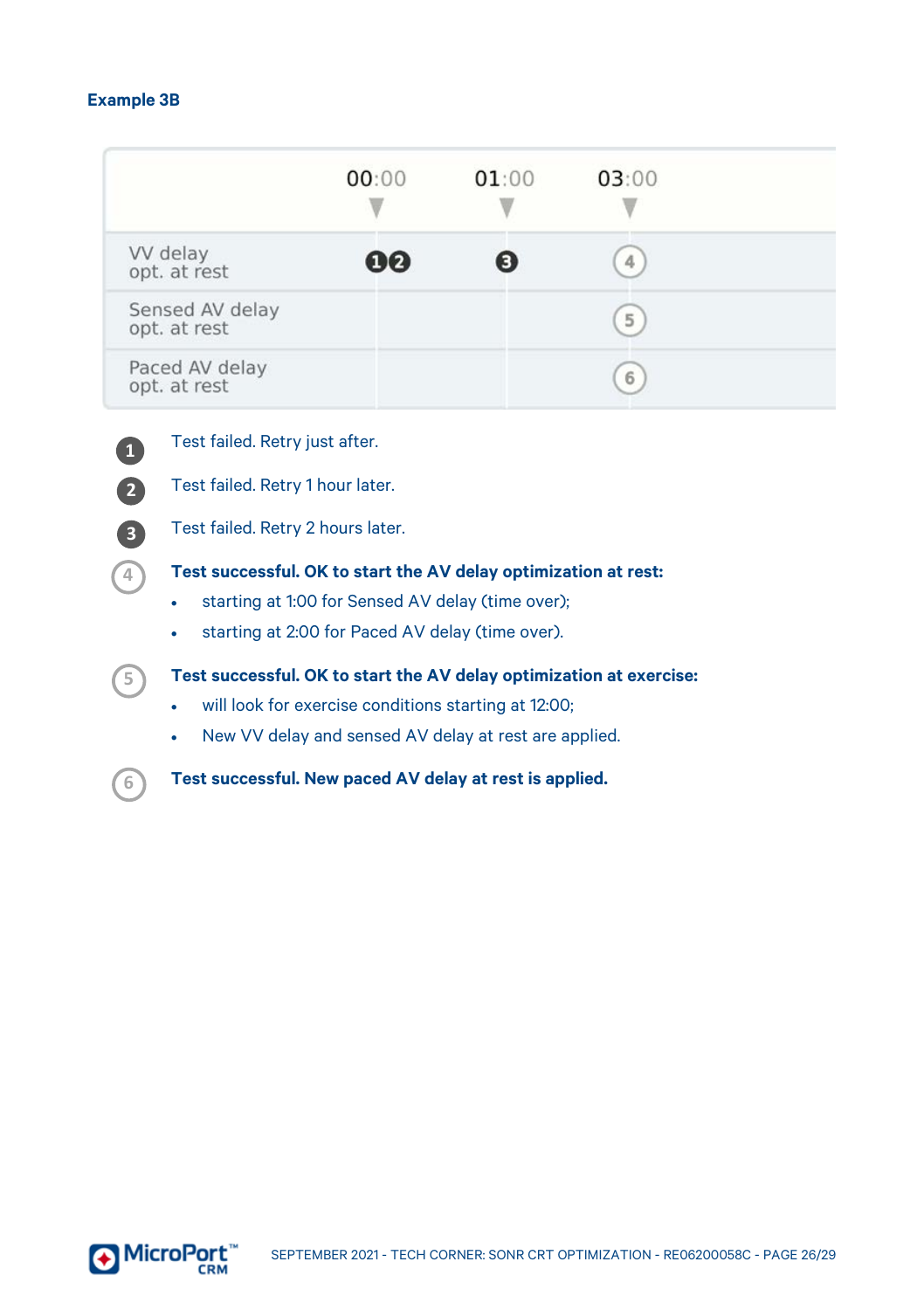## <span id="page-26-0"></span>**Example 3C**

|                                                 |                 | 00:00                             | 01:00                                                                        | 02:00 | 04:00                                                                                                                       | 08:00 | 16:00 |  |
|-------------------------------------------------|-----------------|-----------------------------------|------------------------------------------------------------------------------|-------|-----------------------------------------------------------------------------------------------------------------------------|-------|-------|--|
| W delay<br>opt. at rest                         |                 | 1                                 |                                                                              |       |                                                                                                                             |       |       |  |
| opt. at rest                                    | Sensed AV delay |                                   | 00                                                                           | Ø     | O                                                                                                                           | 67    |       |  |
| opt. at rest                                    | Paced AV delay  |                                   |                                                                              |       |                                                                                                                             |       |       |  |
| 1<br>$\sqrt{2}$                                 |                 | Test failed. Retry just after.    | starting at 1:00 for Sensed AV delay;<br>starting at 2:00 for Paced AV delay |       | Test successful. OK to start the AV delay optimization at rest:                                                             |       |       |  |
| $\left(3\right)$                                |                 | Test failed. Retry 1 hour later.  |                                                                              |       |                                                                                                                             |       |       |  |
| 4                                               | ٠               |                                   | will look for exercise conditions starting at 12:00;                         |       | Test successful. OK to start the AV delay optimization at exercise:<br>New VV delay and paced AV delay at rest are applied. |       |       |  |
| 6                                               |                 | Test failed. Retry 2 hours later. |                                                                              |       |                                                                                                                             |       |       |  |
| $\overline{6}$                                  |                 | Test failed. Retry 4 hours later. |                                                                              |       |                                                                                                                             |       |       |  |
| $\overline{7}$                                  |                 | Test failed. Retry 8 hours later. |                                                                              |       |                                                                                                                             |       |       |  |
| $\left( \begin{array}{c} 3 \end{array} \right)$ |                 |                                   | week (new Monday) if the failure is recurrent.                               |       | Test failed. Retry 16 hours later. This retry phase will end at the start of a new                                          |       |       |  |

<span id="page-26-1"></span>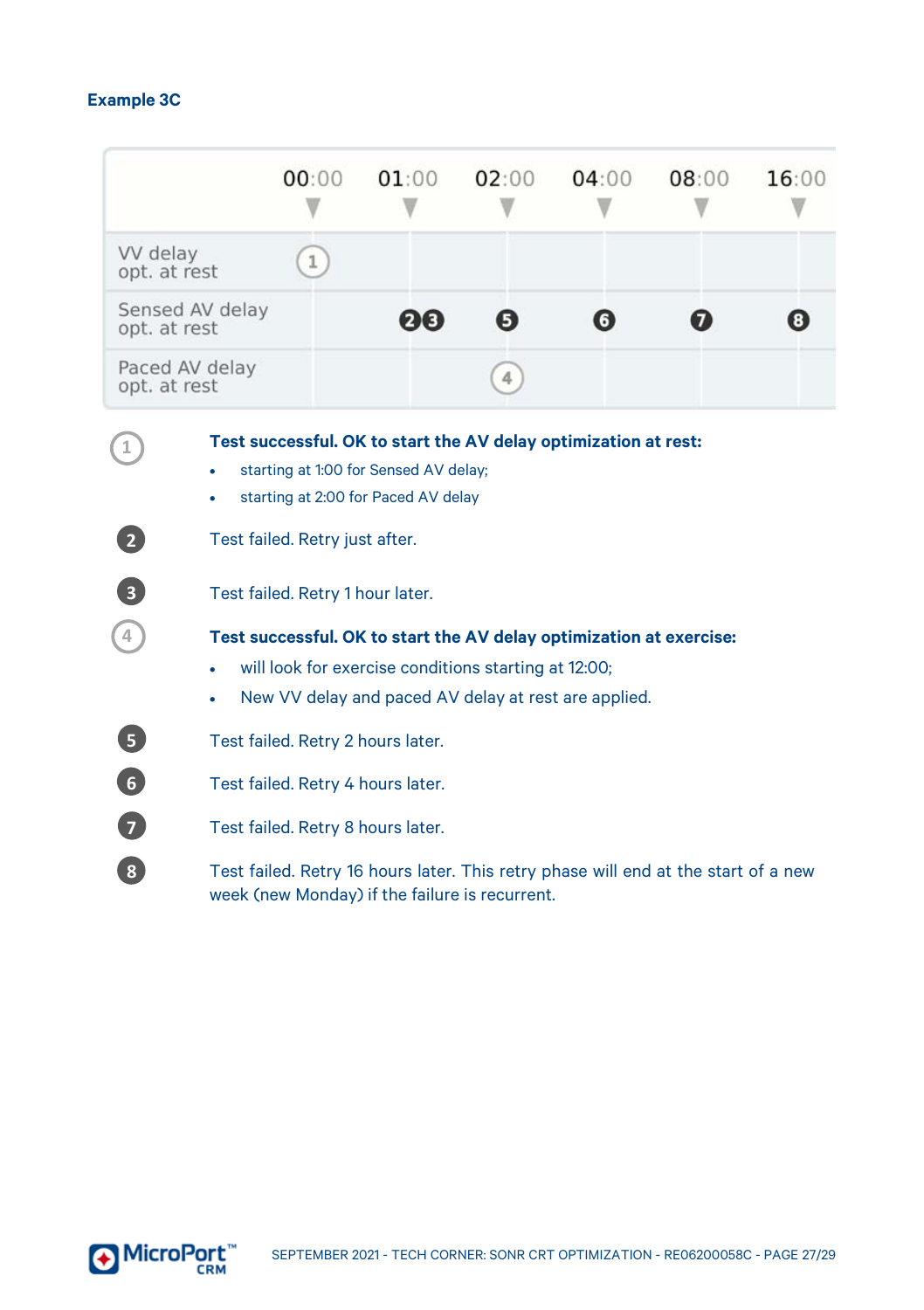# <span id="page-27-0"></span>**Examples 4: Calculation of the 11 AV delays to be tested for AV delay scan**

#### <span id="page-27-1"></span>**Example 4A**

PR interval = 223 ms

First AVD = 32 ms

Last  $AVD = 223 - 47 = 176$  ms

The final AV delay steps will be the following:



#### <span id="page-27-2"></span>**Example 4B**

PR interval = 207 ms

First AVD = 32 ms

Last  $AVD = 207 - 47 = 160$  ms

The final AV delay steps will be the following: